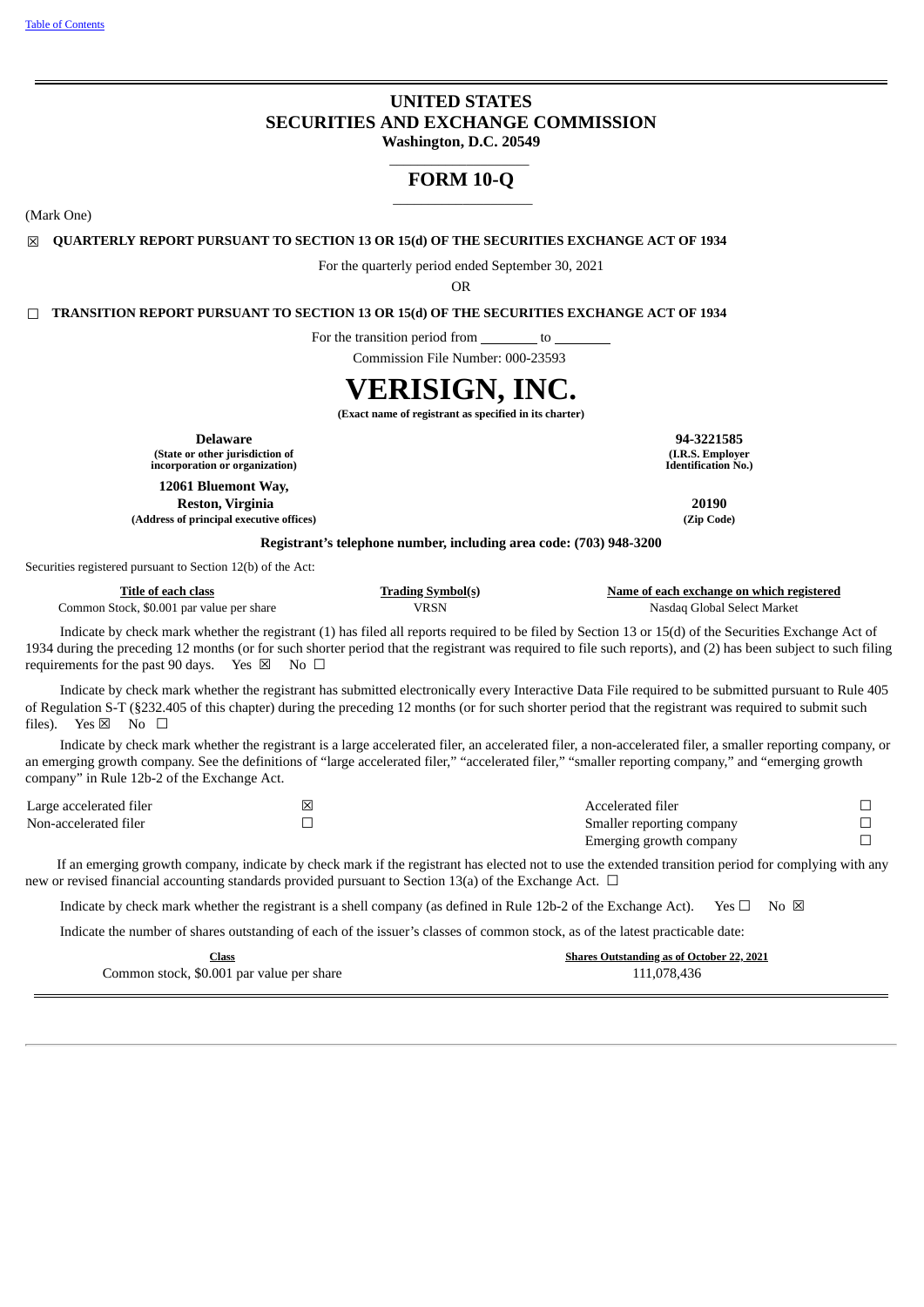# **TABLE OF CONTENTS**

<span id="page-1-0"></span>

|                   |                                                                                                              | Page            |
|-------------------|--------------------------------------------------------------------------------------------------------------|-----------------|
|                   | <b>PART I-FINANCIAL INFORMATION</b>                                                                          |                 |
| Item 1.           | <b>Financial Statements</b>                                                                                  | $\overline{3}$  |
|                   | Condensed Consolidated Balance Sheets as of September 30, 2021 and December 31, 2020                         | $\overline{3}$  |
|                   | Condensed Consolidated Statements of Comprehensive Income for the Three and Nine Months Ended September 30,  |                 |
|                   | 2021 and 2020                                                                                                | $\overline{4}$  |
|                   | Condensed Consolidated Statements of Stockholders' Deficit for the Three and Nine Months Ended September 30, |                 |
|                   | 2021 and 2020                                                                                                | $\overline{5}$  |
|                   | Condensed Consolidated Statements of Cash Flows for the Nine Months Ended September 30, 2021 and 2020        |                 |
|                   | <b>Notes to Condensed Consolidated Financial Statements</b>                                                  | $\frac{6}{7}$   |
| Item 2.           | <b>Management's Discussion and Analysis of Financial Condition and Results of Operations</b>                 | <u>13</u>       |
| <u>Item 3.</u>    | <b>Quantitative and Qualitative Disclosures About Market Risk</b>                                            | 20              |
| Item 4.           | <b>Controls and Procedures</b>                                                                               | 20              |
|                   | <b>PART II-OTHER INFORMATION</b>                                                                             |                 |
| Item 1.           | <b>Legal Proceedings</b>                                                                                     | <u>21</u>       |
| Item 1A.          | <b>Risk Factors</b>                                                                                          | $\overline{21}$ |
| Item 2.           | <b>Unregistered Sales of Equity Securities and Use of Proceeds</b>                                           | 21              |
| Item 6.           | <b>Exhibits</b>                                                                                              | 22              |
| <b>Signatures</b> |                                                                                                              | 23              |
|                   |                                                                                                              |                 |
|                   |                                                                                                              |                 |
|                   |                                                                                                              |                 |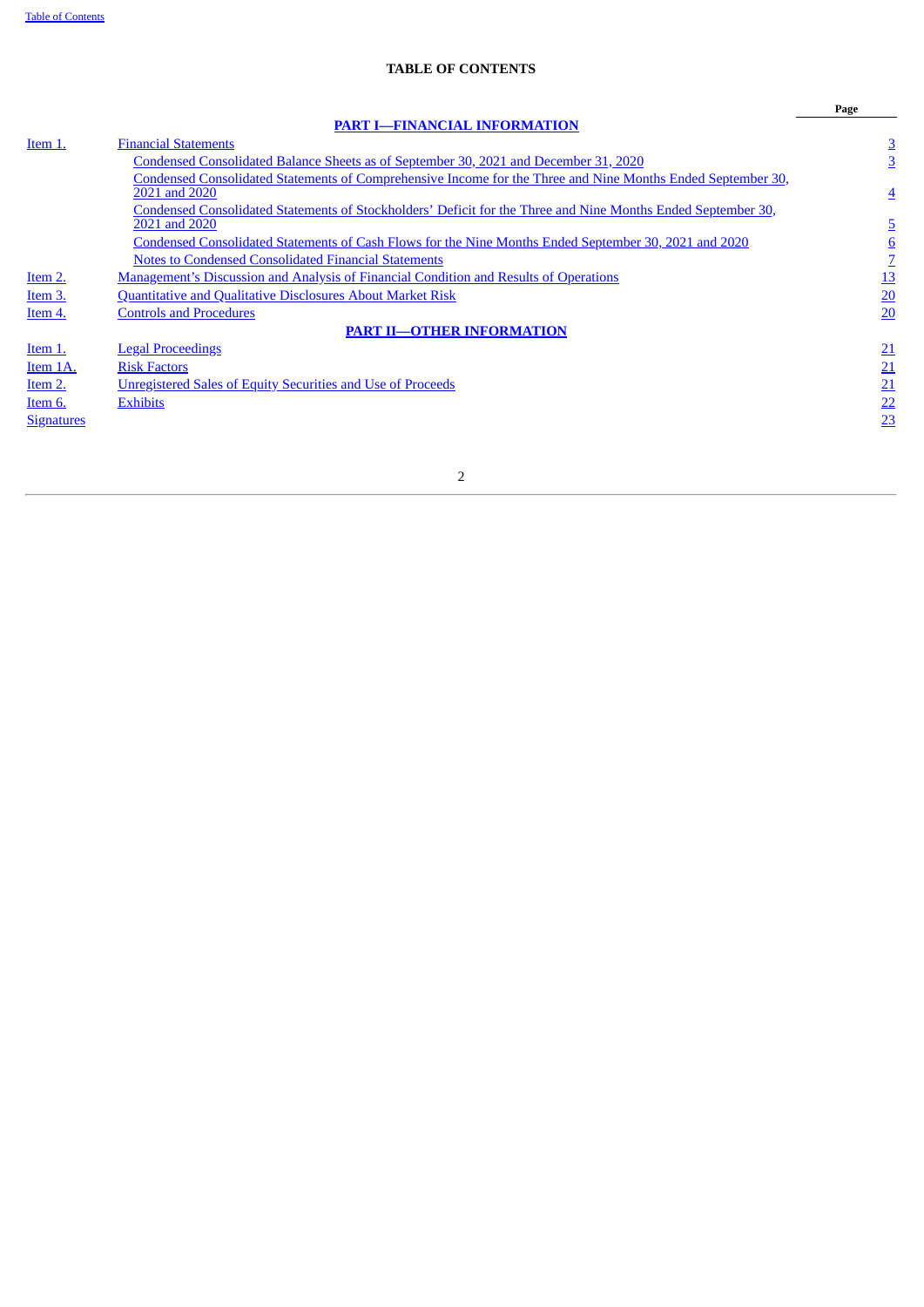## **PART I—FINANCIAL INFORMATION**

## <span id="page-2-0"></span>**ITEM 1. FINANCIAL STATEMENTS**

## **VERISIGN, INC. CONDENSED CONSOLIDATED BALANCE SHEETS (In thousands, except par value) (Unaudited)**

|                                                                                                                                                                                                             |              | September 30,<br>2021 |                           | December 31,<br>2020 |
|-------------------------------------------------------------------------------------------------------------------------------------------------------------------------------------------------------------|--------------|-----------------------|---------------------------|----------------------|
| <b>ASSETS</b>                                                                                                                                                                                               |              |                       |                           |                      |
| Current assets:                                                                                                                                                                                             |              |                       |                           |                      |
| Cash and cash equivalents                                                                                                                                                                                   | \$           | 256,869               | -\$                       | 401,194              |
| Marketable securities                                                                                                                                                                                       |              | 941,552               |                           | 765,713              |
| Other current assets                                                                                                                                                                                        |              | 65,989                |                           | 51,033               |
| Total current assets                                                                                                                                                                                        |              | 1,264,410             |                           | 1,217,940            |
| Property and equipment, net                                                                                                                                                                                 |              | 249,093               |                           | 245,571              |
| Goodwill                                                                                                                                                                                                    |              | 52,527                |                           | 52,527               |
| Deferred tax assets                                                                                                                                                                                         |              | 65,163                |                           | 67,914               |
| Deposits to acquire intangible assets                                                                                                                                                                       |              | 145,000               |                           | 145,000              |
| Other long-term assets                                                                                                                                                                                      |              | 38,514                |                           | 37,958               |
| Total long-term assets                                                                                                                                                                                      |              | 550,297               |                           | 548,970              |
| <b>Total assets</b>                                                                                                                                                                                         | \$           | 1,814,707             | $\boldsymbol{\mathsf{S}}$ | 1,766,910            |
| <b>LIABILITIES AND STOCKHOLDERS' DEFICIT</b>                                                                                                                                                                |              |                       |                           |                      |
| Current liabilities:                                                                                                                                                                                        |              |                       |                           |                      |
| Accounts payable and accrued liabilities                                                                                                                                                                    | \$           | 204,511               | -\$                       | 208,642              |
| Deferred revenues                                                                                                                                                                                           |              | 843,664               |                           | 780,051              |
| Total current liabilities                                                                                                                                                                                   |              | 1,048,175             |                           | 988,693              |
| Long-term deferred revenues                                                                                                                                                                                 |              | 314,089               |                           | 282,838              |
| Senior notes                                                                                                                                                                                                |              | 1,785,152             |                           | 1,790,083            |
| Long-term tax and other liabilities                                                                                                                                                                         |              | 84,869                |                           | 95,494               |
| Total long-term liabilities                                                                                                                                                                                 |              | 2,184,110             |                           | 2,168,415            |
| <b>Total liabilities</b>                                                                                                                                                                                    |              | 3,232,285             |                           | 3,157,108            |
| Commitments and contingencies                                                                                                                                                                               |              |                       |                           |                      |
| Stockholders' deficit:                                                                                                                                                                                      |              |                       |                           |                      |
| Preferred stock—par value \$.001 per share; Authorized shares: 5,000; Issued and outstanding shares: none                                                                                                   |              |                       |                           |                      |
| Common stock and additional paid-in capital—par value \$.001 per share; Authorized shares: 1,000,000;<br>Issued shares: 354,154 at September 30, 2021 and 353,789 at December 31, 2020; Outstanding shares: |              |                       |                           |                      |
| 111,283 at September 30, 2021 and 113,470 at December 31, 2020                                                                                                                                              |              | 13,793,049            |                           | 14,275,160           |
| Accumulated deficit                                                                                                                                                                                         |              | (15,207,854)          |                           | (15,662,602)         |
| Accumulated other comprehensive loss                                                                                                                                                                        |              | (2,773)               |                           | (2,756)              |
| Total stockholders' deficit                                                                                                                                                                                 |              | (1,417,578)           |                           | (1,390,198)          |
| Total liabilities and stockholders' deficit                                                                                                                                                                 | $\mathbb{S}$ | 1,814,707             | $\mathfrak{S}$            | 1,766,910            |

<span id="page-2-1"></span>See accompanying Notes to Condensed Consolidated Financial Statements.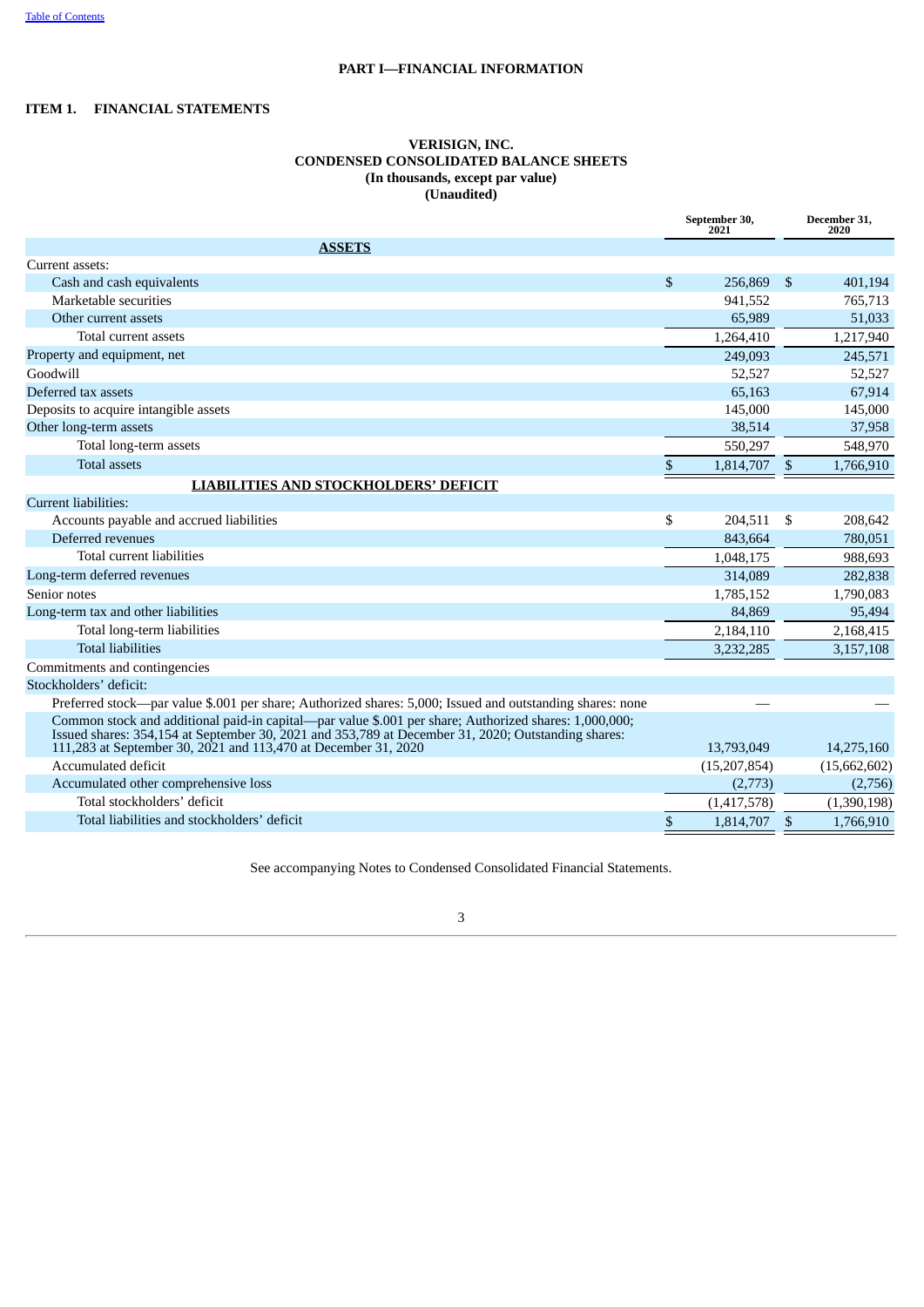## **VERISIGN, INC. CONDENSED CONSOLIDATED STATEMENTS OF COMPREHENSIVE INCOME (In thousands, except per share data) (Unaudited)**

|                                           |                | <b>Three Months Ended</b><br>September 30, |    |           |                | <b>Nine Months Ended</b><br>September 30, |          |           |
|-------------------------------------------|----------------|--------------------------------------------|----|-----------|----------------|-------------------------------------------|----------|-----------|
|                                           |                | 2021                                       |    | 2020      |                | 2021                                      |          | 2020      |
| Revenues                                  | $\mathfrak{S}$ | 334,242                                    | \$ | 317,879   | $\mathfrak{s}$ | 987,268                                   | <b>S</b> | 944,768   |
| Costs and expenses:                       |                |                                            |    |           |                |                                           |          |           |
| Cost of revenues                          |                | 47,801                                     |    | 45,024    |                | 142,565                                   |          | 134,205   |
| Sales and marketing                       |                | 9.410                                      |    | 8,389     |                | 28.115                                    |          | 23,883    |
| Research and development                  |                | 19,566                                     |    | 19,708    |                | 59.685                                    |          | 55,268    |
| General and administrative                |                | 36,160                                     |    | 38,109    |                | 112,212                                   |          | 111,719   |
| Total costs and expenses                  |                | 112,937                                    |    | 111,230   |                | 342,577                                   |          | 325,075   |
| Operating income                          |                | 221,305                                    |    | 206,649   |                | 644,691                                   |          | 619,693   |
| Interest expense                          |                | (18, 829)                                  |    | (22, 537) |                | (64, 427)                                 |          | (67, 607) |
| Non-operating income (loss), net          |                | 164                                        |    | 775       |                | (1, 433)                                  |          | 15,262    |
| Income before income taxes                |                | 202,640                                    |    | 184,887   |                | 578,831                                   |          | 567,348   |
| Income tax (expense) benefit              |                | (46, 018)                                  |    | (13,908)  |                | (124, 083)                                |          | 90,226    |
| Net income                                |                | 156,622                                    |    | 170,979   |                | 454,748                                   |          | 657,574   |
| Other comprehensive income (loss)         |                | 61                                         |    | (383)     |                | (17)                                      |          | (120)     |
| Comprehensive income                      | \$             | 156,683                                    | \$ | 170,596   | \$             | 454,731                                   |          | 657,454   |
| Earnings per share:                       |                |                                            |    |           |                |                                           |          |           |
| <b>Basic</b>                              | \$             | 1.40                                       | \$ | 1.49      | \$             | 4.05                                      | -S       | 5.70      |
| <b>Diluted</b>                            | S              | 1.40                                       | \$ | 1.49      | \$             | 4.04                                      | \$       | 5.68      |
| Shares used to compute earnings per share |                |                                            |    |           |                |                                           |          |           |
| <b>Basic</b>                              |                | 111,664                                    |    | 114,655   |                | 112,389                                   |          | 115,456   |
| Diluted                                   |                | 111,793                                    |    | 114,831   |                | 112,530                                   |          | 115,699   |

<span id="page-3-0"></span>See accompanying Notes to Condensed Consolidated Financial Statements.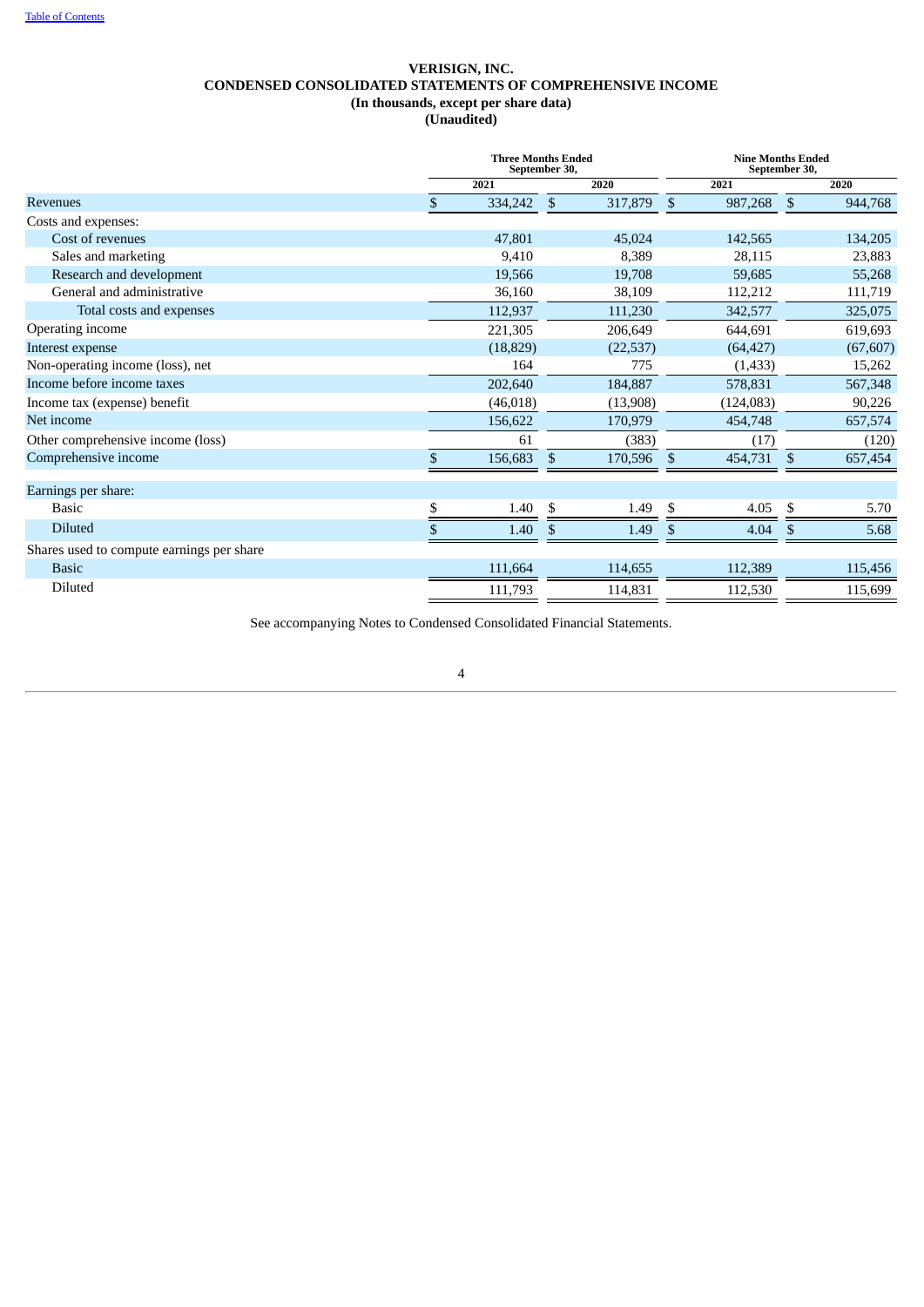## **VERISIGN, INC. CONDENSED CONSOLIDATED STATEMENTS OF STOCKHOLDERS' DEFICIT (In thousands) (Unaudited)**

|                                                  | <b>Three Months Ended</b><br>September 30, |                | <b>Nine Months Ended</b><br>September 30, |              |                        |  |                |
|--------------------------------------------------|--------------------------------------------|----------------|-------------------------------------------|--------------|------------------------|--|----------------|
|                                                  |                                            | 2021           |                                           | 2020         | 2021                   |  | 2020           |
| Total stockholders' deficit, beginning of period | \$                                         | (1, 417, 785)  | $\mathfrak{S}$                            | (1,400,324)  | \$<br>$(1,390,198)$ \$ |  | (1,490,100)    |
| Common stock and additional paid-in capital      |                                            |                |                                           |              |                        |  |                |
| Beginning balance                                |                                            | 13,949,525     |                                           | 14,592,929   | 14,275,160             |  | 14,990,011     |
| Repurchase of common stock                       |                                            | (175,598)      |                                           | (173, 879)   | (536,797)              |  | (603, 705)     |
| Stock-based compensation expense                 |                                            | 14,819         |                                           | 13,078       | 42,282                 |  | 37,526         |
| Issuance of common stock under stock plans       |                                            | 4,303          |                                           | 4,281        | 12,404                 |  | 12,577         |
| Balance, end of period                           |                                            | 13,793,049     |                                           | 14,436,409   | 13,793,049             |  | 14,436,409     |
| Accumulated deficit                              |                                            |                |                                           |              |                        |  |                |
| Beginning balance                                |                                            | (15,364,476)   |                                           | (15,990,895) | (15,662,602)           |  | (16, 477, 490) |
| Net income                                       |                                            | 156,622        |                                           | 170,979      | 454,748                |  | 657,574        |
| Balance, end of period                           |                                            | (15, 207, 854) |                                           | (15,819,916) | (15, 207, 854)         |  | (15,819,916)   |
| Accumulated other comprehensive loss             |                                            |                |                                           |              |                        |  |                |
| Beginning balance                                |                                            | (2,834)        |                                           | (2,358)      | (2,756)                |  | (2,621)        |
| Other comprehensive income (loss)                |                                            | 61             |                                           | (383)        | (17)                   |  | (120)          |
| Balance, end of period                           |                                            | (2,773)        |                                           | (2,741)      | (2,773)                |  | (2,741)        |
| Total stockholders' deficit, end of period       | \$                                         | (1,417,578)    | S                                         | (1,386,248)  | \$<br>$(1,417,578)$ \$ |  | (1,386,248)    |

<span id="page-4-0"></span>See accompanying Notes to Condensed Consolidated Financial Statements.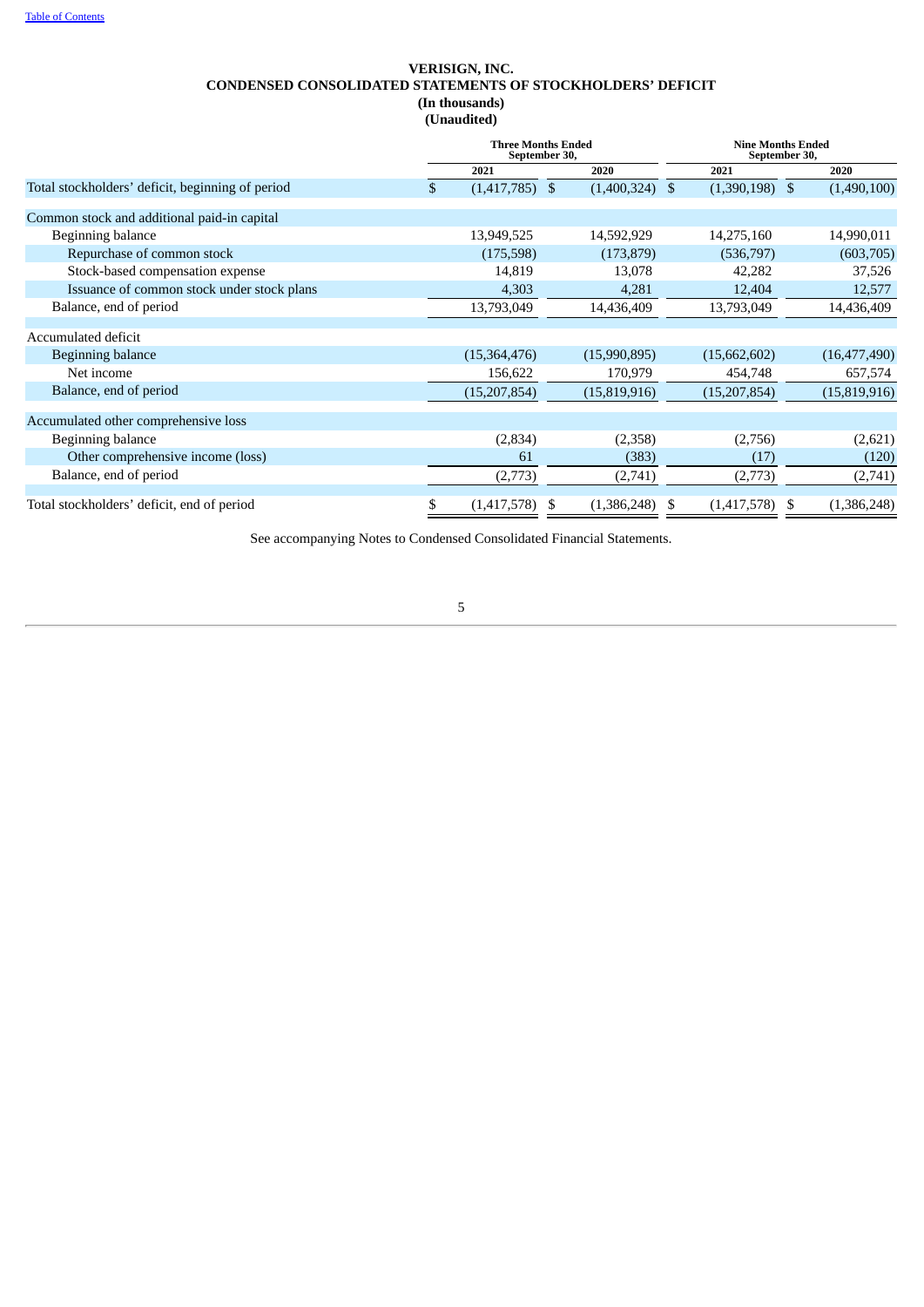## **VERISIGN, INC. CONDENSED CONSOLIDATED STATEMENTS OF CASH FLOWS (In thousands) (Unaudited)**

|                                                                                   | <b>Nine Months Ended</b><br>September 30, |             |      |             |
|-----------------------------------------------------------------------------------|-------------------------------------------|-------------|------|-------------|
|                                                                                   |                                           | 2021        |      | 2020        |
| Cash flows from operating activities:                                             |                                           |             |      |             |
| Net income                                                                        | \$                                        | 454,748     | - \$ | 657,574     |
| Adjustments to reconcile net income to net cash provided by operating activities: |                                           |             |      |             |
| Depreciation of property and equipment                                            |                                           | 35,609      |      | 34,463      |
| Stock-based compensation                                                          |                                           | 41.019      |      | 36,106      |
| Other, net                                                                        |                                           | 5,410       |      | (8,482)     |
| Changes in operating assets and liabilities:                                      |                                           |             |      |             |
| Other assets                                                                      |                                           | (19,735)    |      | (11, 107)   |
| Accounts payable and accrued liabilities                                          |                                           | (5,529)     |      | (5, 912)    |
| Deferred revenues                                                                 |                                           | 94,863      |      | 27,673      |
| Net deferred income taxes and other long-term tax liabilities                     |                                           | (5, 476)    |      | (195, 353)  |
| Net cash provided by operating activities                                         |                                           | 600,909     |      | 534,962     |
| Cash flows from investing activities:                                             |                                           |             |      |             |
| Proceeds from maturities and sales of marketable securities                       |                                           | 2,246,148   |      | 1,804,541   |
| Purchases of marketable securities                                                |                                           | (2,421,705) |      | (2,093,437) |
| Purchases of property and equipment                                               |                                           | (39, 536)   |      | (36, 933)   |
| Proceeds received related to sale of business                                     |                                           |             |      | 20,009      |
| Net cash used in investing activities                                             |                                           | (215,093)   |      | (305, 820)  |
| Cash flows from financing activities:                                             |                                           |             |      |             |
| Repayment of borrowings                                                           |                                           | (750,000)   |      |             |
| Proceeds from senior note issuance, net of issuance costs                         |                                           | 741,075     |      |             |
| Repurchases of common stock                                                       |                                           | (536,797)   |      | (603, 705)  |
| Proceeds from employee stock purchase plan                                        |                                           | 12,404      |      | 12,577      |
| Net cash used in financing activities                                             |                                           | (533, 318)  |      | (591, 128)  |
| Effect of exchange rate changes on cash, cash equivalents, and restricted cash    |                                           | (600)       |      | (506)       |
| Net decrease in cash, cash equivalents, and restricted cash                       |                                           | (148, 102)  |      | (362, 492)  |
| Cash, cash equivalents, and restricted cash at beginning of period                |                                           | 410,601     |      | 517,601     |
| Cash, cash equivalents, and restricted cash at end of period                      | \$                                        | 262,499     | \$   | 155,109     |
| Supplemental cash flow disclosures:                                               |                                           |             |      |             |
| Cash paid for interest                                                            | \$                                        | 61,845      | \$   | 56,860      |
| Cash paid for income taxes, net of refunds received                               | \$                                        | 132,202     | \$   | 105,258     |

<span id="page-5-0"></span>See accompanying Notes to Condensed Consolidated Financial Statements.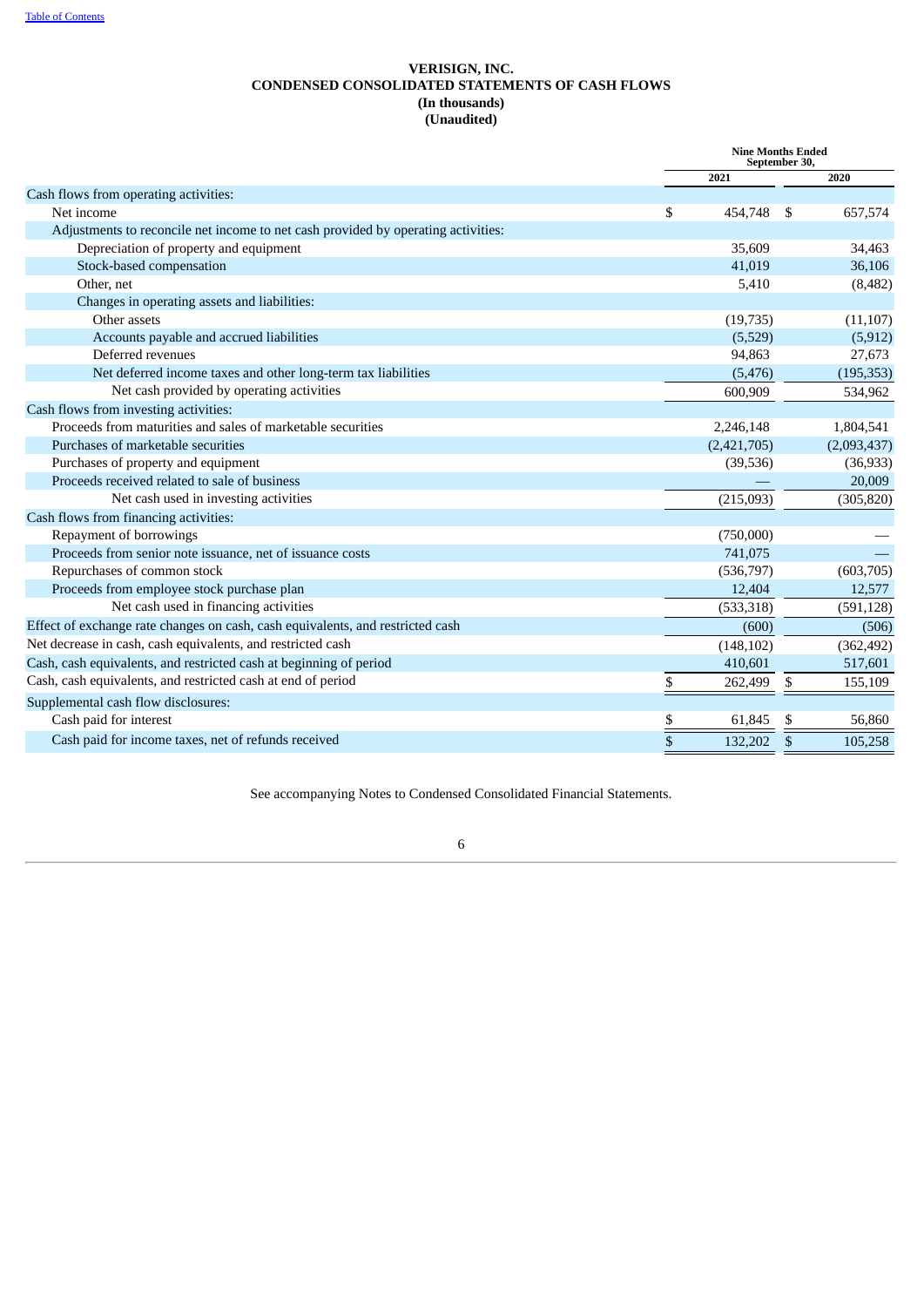## **VERISIGN, INC. NOTES TO CONDENSED CONSOLIDATED FINANCIAL STATEMENTS (Unaudited)**

## **Note 1. Basis of Presentation**

#### *Interim Financial Statements*

The accompanying unaudited Condensed Consolidated Financial Statements have been prepared by VeriSign, Inc. ("Verisign" or the "Company") in accordance with the instructions to Form 10-Q pursuant to the rules and regulations of the Securities and Exchange Commission ("SEC") and, therefore, do not include all information and notes normally provided in audited financial statements. In the opinion of management, all adjustments (consisting of normal recurring accruals and other adjustments) considered necessary for a fair presentation have been included. The results of operations for any interim period are not necessarily indicative of, nor comparable to, the results of operations for any other interim period or for a full fiscal year. These unaudited Condensed Consolidated Financial Statements should be read in conjunction with the Consolidated Financial Statements and related notes contained in Verisign's Annual Report on Form 10-K for the year ended December 31, 2020 (the "2020 Form 10-K") filed with the SEC on February 19, 2021.

## **Note 2. Financial Instruments**

#### *Cash, Cash Equivalents, and Marketable Securities*

The following table summarizes the Company's cash, cash equivalents, and marketable securities and the fair value categorization of the financial instruments measured at fair value on a recurring basis:

| (In thousands)<br>Cash<br>24,317<br>28,832<br>\$.<br>- \$<br>Time deposits<br>4,176<br>3.708<br>Money market funds (Level 1)<br>129,627<br>208,377<br>Debt securities issued by the U.S. Treasury (Level 1)<br>967,649<br>1,013,679<br>Total<br>1,176,314<br>1,204,051<br>\$<br>Cash and cash equivalents<br>256,869<br>401,194<br>- S<br>Restricted cash (included in Other long-term assets)<br>9,407<br>5,630<br>Total Cash, cash equivalents, and restricted cash<br>262,499<br>410,601<br>765,713<br>Marketable securities<br>941,552<br>Total<br>1,176,314<br>1,204,051 | September 30,<br>2021 |  | December 31,<br>2020 |
|-------------------------------------------------------------------------------------------------------------------------------------------------------------------------------------------------------------------------------------------------------------------------------------------------------------------------------------------------------------------------------------------------------------------------------------------------------------------------------------------------------------------------------------------------------------------------------|-----------------------|--|----------------------|
|                                                                                                                                                                                                                                                                                                                                                                                                                                                                                                                                                                               |                       |  |                      |
|                                                                                                                                                                                                                                                                                                                                                                                                                                                                                                                                                                               |                       |  |                      |
|                                                                                                                                                                                                                                                                                                                                                                                                                                                                                                                                                                               |                       |  |                      |
|                                                                                                                                                                                                                                                                                                                                                                                                                                                                                                                                                                               |                       |  |                      |
|                                                                                                                                                                                                                                                                                                                                                                                                                                                                                                                                                                               |                       |  |                      |
|                                                                                                                                                                                                                                                                                                                                                                                                                                                                                                                                                                               |                       |  |                      |
|                                                                                                                                                                                                                                                                                                                                                                                                                                                                                                                                                                               |                       |  |                      |
|                                                                                                                                                                                                                                                                                                                                                                                                                                                                                                                                                                               |                       |  |                      |
|                                                                                                                                                                                                                                                                                                                                                                                                                                                                                                                                                                               |                       |  |                      |
|                                                                                                                                                                                                                                                                                                                                                                                                                                                                                                                                                                               |                       |  |                      |
|                                                                                                                                                                                                                                                                                                                                                                                                                                                                                                                                                                               |                       |  |                      |
|                                                                                                                                                                                                                                                                                                                                                                                                                                                                                                                                                                               |                       |  |                      |

The fair value of the debt securities held as of September 30, 2021, included less than \$0.1 million of gross and net unrealized gains. All of the debt securities held as of September 30, 2021 are scheduled to mature in less than one year.

#### *Fair Value Measurements*

The fair value of the Company's investments in money market funds approximates their face value. Such instruments are included in Cash and cash equivalents. The fair value of the debt securities consisting of U.S. Treasury bills is based on their quoted market prices. Debt securities purchased with original maturities in excess of three months are included in Marketable securities. The fair value of all of these financial instruments are classified as Level 1 in the fair value hierarchy.

The Company's other financial instruments include cash, accounts receivable, restricted cash, and accounts payable. As of September 30, 2021, the carrying value of these financial instruments approximated their fair value. The fair values of the senior notes due 2025, 2027, and 2031 were \$563.6 million, \$580.0 million, and \$763.5 million, respectively, as of September 30, 2021. The fair values of these debt instruments are based on available market information from public data sources and are classified as Level 2.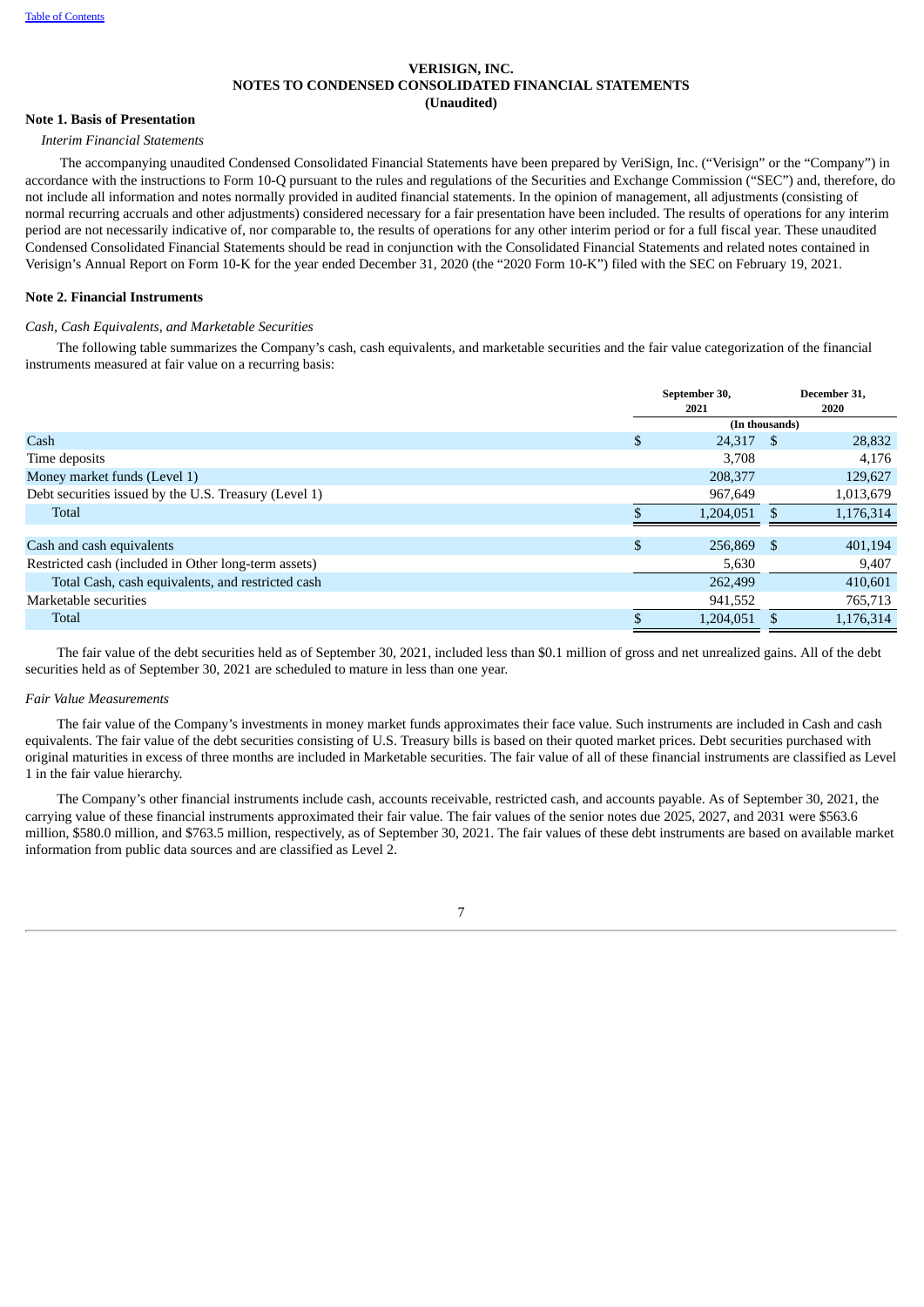## **Note 3. Selected Balance Sheet Items**

*Other Current Assets*

Other current assets consist of the following:

|                            |    | September 30,<br>2021 |     | December 31, |
|----------------------------|----|-----------------------|-----|--------------|
|                            |    |                       |     | 2020         |
|                            |    | (In thousands)        |     |              |
| Prepaid expenses           | \$ | 31,189                | - S | 17,920       |
| Prepaid registry fees      |    | 24,513                |     | 22,654       |
| Accounts receivable, net   |    | 5,062                 |     | 4,642        |
| Taxes receivable           |    | 4,091                 |     | 3,572        |
| Other                      |    | 1,134                 |     | 2,245        |
| Total other current assets |    | 65,989                |     | 51,033       |
|                            |    |                       |     |              |

*Other Long-Term Assets*

Other long-term assets consist of the following:

|                                    |    | September 30,<br>2021 |                | December 31, |
|------------------------------------|----|-----------------------|----------------|--------------|
|                                    |    |                       |                | 2020         |
|                                    |    |                       | (In thousands) |              |
| Long-term prepaid expenses         | \$ | 12,250                | - S            | 7,105        |
| Operating lease right-of-use asset |    | 9,625                 |                | 11,277       |
| Long-term prepaid registry fees    |    | 8,990                 |                | 7,997        |
| Restricted cash                    |    | 5,630                 |                | 9,407        |
| Other                              |    | 2,019                 |                | 2.172        |
| Total other long-term assets       |    | 38,514                |                | 37,958       |

The prepaid expenses included in Other current assets and Other long-term assets as of September 30, 2021 are primarily related to prepaid hardware and software maintenance expenses. The current and long-term prepaid registry fees in the tables above relate to the fees the Company pays to Internet Corporation for Assigned Names and Numbers ("ICANN") for each annual increment of .*com* domain name registrations and renewals which are deferred and amortized over the domain name registration term. The amount of prepaid registry fees as of September 30, 2021 reflects amortization of \$9.7 million and \$28.5 million during the three and nine months ended September 30, 2021 which was recorded in Cost of Revenues.

## *Accounts Payable and Accrued Liabilities*

Accounts payable and accrued liabilities consist of the following:

|                                                    | September 30,<br>2021 |      | December 31.<br>2020 |
|----------------------------------------------------|-----------------------|------|----------------------|
|                                                    | (In thousands)        |      |                      |
| Accounts payable and accrued expenses              | \$<br>6,233           | - \$ | 12,340               |
| Customer deposits                                  | 64,650                |      | 53,631               |
| Accrued employee compensation                      | 48,890                |      | 54,596               |
| Interest payable                                   | 24,988                |      | 24,408               |
| Taxes payable and other non-income tax liabilities | 24,593                |      | 27,194               |
| Accrued registry fees                              | 14.717                |      | 13,090               |
| Customer incentives payable                        | 10,210                |      | 12,556               |
| Other accrued liabilities                          | 10,230                |      | 10,827               |
| Total accounts payable and accrued liabilities     | 204,511               |      | 208,642              |
|                                                    |                       |      |                      |

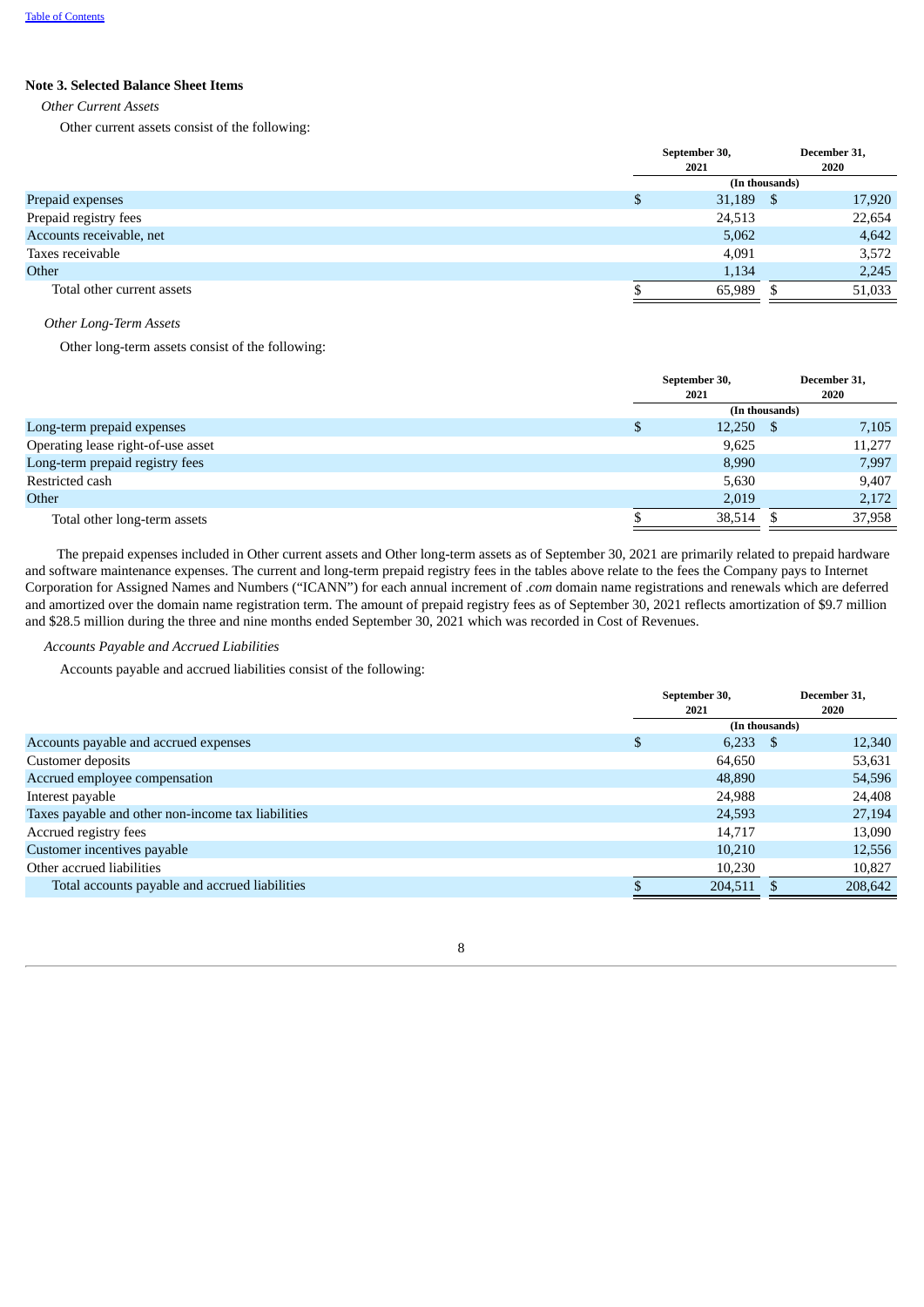Customer deposits primarily relate to advance payments to cover domain name registration activity by registrars. Accrued employee compensation primarily consists of liabilities for employee leave, salaries, payroll taxes, employee contributions to the employee stock purchase plan, and incentive compensation. Accrued employee incentive compensation as of December 31, 2020, was paid during the nine months ended September 30, 2021. Interest payable varies at each period-end based on the payment due dates for each senior note issuance. Taxes payable and other non-income tax liabilities reflect amounts accrued for the income tax provision and payments made during the period. Customer incentives payable includes amounts related to rebates and marketing programs payable to registrars. These amounts may vary from period to period due to the timing of payments.

## *Long-term Tax and Other Liabilities*

Long-term tax and other liabilities consist of the following:

|                                     | September 30, |                | December 31, |
|-------------------------------------|---------------|----------------|--------------|
|                                     | 2021          |                | 2020         |
|                                     |               | (In thousands) |              |
| Long-term tax liabilities           | 82,108        |                | 90,335       |
| Long-term operating lease liability | 2.761         |                | 5,159        |
| Long-term tax and other liabilities | 84,869        |                | 95,494       |

Long-term tax liabilities as of September 30, 2021 reflects a \$7.7 million reclassification of a portion of the transition tax liability on accumulated foreign earnings from non-current to current as of September 30, 2021.

#### **Note 4. Stockholders' Deficit**

Effective February 11, 2021, the Company's Board of Directors authorized the repurchase of its common stock in the amount of \$747.0 million, in addition to the \$253.0 million that remained available for repurchases under the share repurchase program, for a total repurchase authorization of up to \$1.00 billion under the program. The program has no expiration date. Purchases made under the program could be effected through open market transactions, block purchases, accelerated share repurchase agreements or other negotiated transactions. During the three and nine months ended September 30, 2021, the Company repurchased 0.8 million and 2.5 million shares of its common stock, respectively, at an average stock price of \$219.62 and \$210.55, respectively. The aggregate cost of the repurchases in the three and nine months ended September 30, 2021 was \$172.4 million and \$517.6 million, respectively. As of September 30, 2021, there was approximately \$565.1 million remaining available for future share repurchases under the share repurchase program.

During the nine months ended September 30, 2021, the Company placed 0.1 million shares, at an average stock price of \$205.10, and for an aggregate cost of \$19.3 million, into treasury stock for purposes related to tax withholding upon vesting of Restricted Stock Units ("RSUs").

Since inception, the Company has repurchased 242.9 million shares of its common stock for an aggregate cost of \$11.52 billion, which is presented as a reduction of Additional paid-in capital.

## **Note 5. Calculation of Earnings per Share**

The following table presents the computation of weighted-average shares used in the calculation of basic and diluted earnings per share:

|                                                                | <b>Three Months Ended</b><br>September 30, |                |         | <b>Nine Months Ended</b><br>September 30, |
|----------------------------------------------------------------|--------------------------------------------|----------------|---------|-------------------------------------------|
|                                                                | 2021                                       | 2020           | 2021    | 2020                                      |
|                                                                |                                            | (In thousands) |         |                                           |
| Weighted-average shares of common stock outstanding            | 111,664                                    | 114,655        | 112,389 | 115,456                                   |
| Weighted-average potential shares of common stock outstanding: |                                            |                |         |                                           |
| Unvested RSUs and ESPP                                         | 129                                        | 176            | 141     | 243                                       |
| Shares used to compute diluted earnings per share              | 111.793                                    | 114.831        | 112,530 | 115.699                                   |

The calculation of diluted weighted average shares outstanding excludes performance-based RSUs granted by the Company for which the relevant performance criteria have not been achieved. The number of potential shares excluded from the calculation was not significant in any period presented.

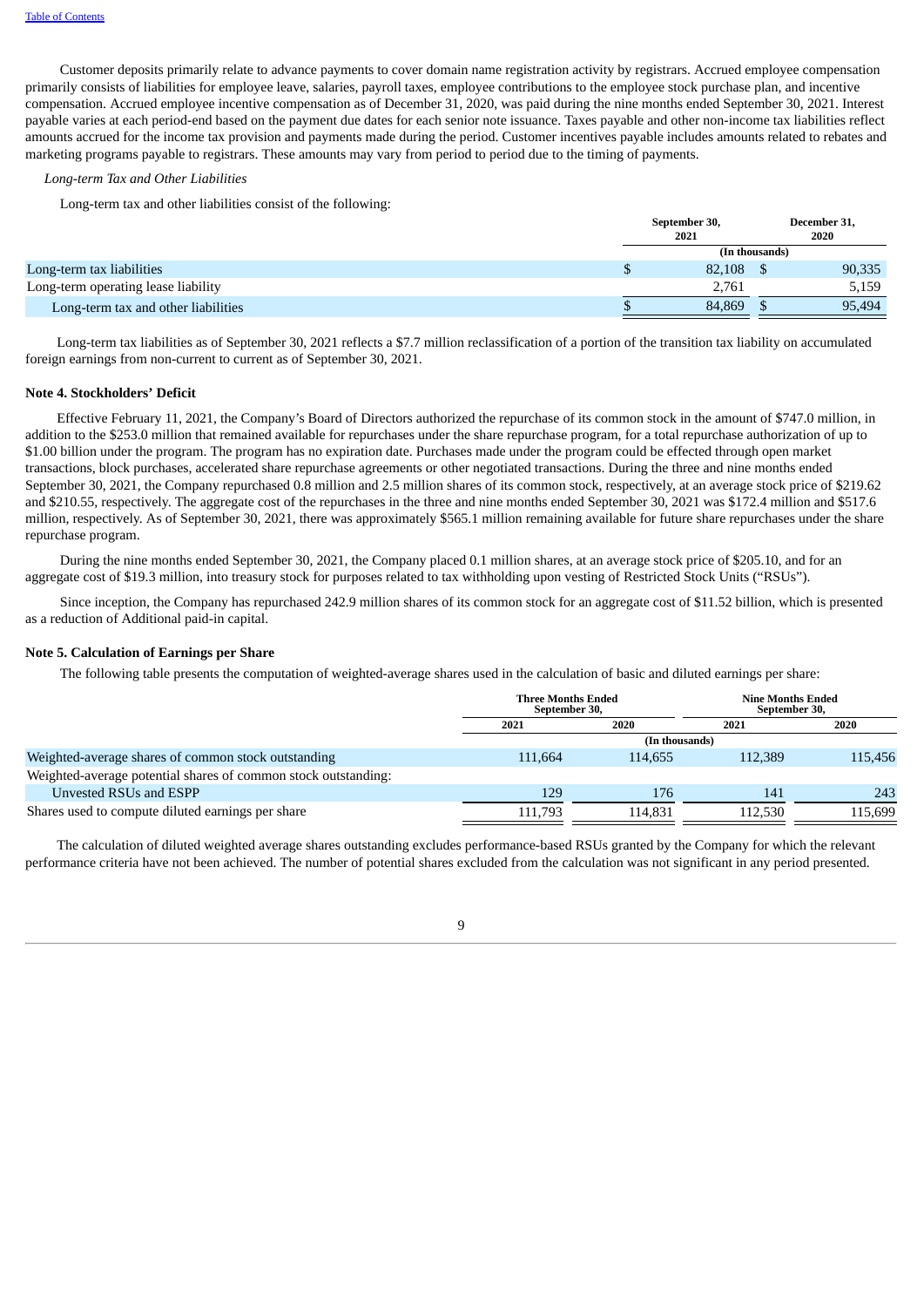#### **Note 6. Revenues**

The Company generates revenues in the U.S.; Europe, the Middle East and Africa ("EMEA"); China; and certain other countries, including Canada, Australia, and Japan.

The following table presents our revenues disaggregated by geography, based on the billing addresses of our customers:

|                | <b>Three Months Ended</b><br>September 30, |         |               |                |      | <b>Nine Months Ended</b><br>September 30, |               |
|----------------|--------------------------------------------|---------|---------------|----------------|------|-------------------------------------------|---------------|
|                |                                            | 2021    |               | 2020           | 2021 |                                           | 2020          |
|                |                                            |         |               | (In thousands) |      |                                           |               |
| U.S.           | ۵D                                         | 214,352 | <sup>\$</sup> | 202,934        | - \$ | 632,424                                   | \$<br>599,845 |
| <b>EMEA</b>    |                                            | 58,615  |               | 54,034         |      | 172.717                                   | 159,103       |
| China          |                                            | 24,607  |               | 27,463         |      | 74,974                                    | 86,676        |
| Other          |                                            | 36,668  |               | 33,448         |      | 107,153                                   | 99,144        |
| Total revenues |                                            | 334,242 |               | 317,879        |      | 987,268                                   | 944,768       |

Revenues in the table above are attributed to the country of domicile and the respective regions in which registrars are located; however, this may differ from the regions where the registrars operate or where registrants are located. Revenues for each region may be impacted by registrars reincorporating, relocating, or from acquisitions or changes in affiliations of resellers. Revenues for each region may also be impacted by registrars domiciled in one region, registering domain names in another region.

## *Deferred Revenues*

As payment for domain name registrations and renewals are due in advance of our performance, we record these amounts as deferred revenues. The increase in the deferred revenues balance for the nine months ended September 30, 2021 was primarily driven by amounts billed in the nine months ended September 30, 2021 for domain name registrations and renewals to be recognized as revenues in future periods, offset by refunds for domain name renewals deleted during the 45-day grace period, and \$665.1 million of revenues recognized that were included in the deferred revenues balance at the beginning of the period. The higher deferred revenue balance as of September 30, 2021 also reflects an increase in the volume of early renewal transactions that occurred before the .*com* price increase became effective on September 1, 2021. The balance of deferred revenues as of September 30, 2021 represents our aggregate remaining performance obligations. Amounts included in current deferred revenues are all expected to be recognized in revenues within 12 months, except for a portion of deferred revenues that relates to domain name renewals that are deleted in the 45-day grace period following the transaction. The long-term deferred revenues amounts will be recognized in revenues over several years and in some cases up to 10 years.

## **Note 7. Stock-based Compensation**

Stock-based compensation is classified in the Condensed Consolidated Statements of Comprehensive Income in the same expense line items as cash compensation. The following table presents the classification of stock-based compensation:

|                                        | <b>Three Months Ended</b><br>September 30, |        |     |        |                | <b>Nine Months Ended</b><br>September 30, |  |        |  |
|----------------------------------------|--------------------------------------------|--------|-----|--------|----------------|-------------------------------------------|--|--------|--|
|                                        |                                            | 2021   |     | 2020   |                | 2021                                      |  | 2020   |  |
|                                        |                                            |        |     |        | (In thousands) |                                           |  |        |  |
| Cost of revenues                       | S                                          | 1,636  | - S | 1,558  |                | 4,925                                     |  | 4,761  |  |
| Sales and marketing                    |                                            | 1,202  |     | 830    |                | 3,241                                     |  | 2,558  |  |
| Research and development               |                                            | 2,151  |     | 1,810  |                | 6,078                                     |  | 5,266  |  |
| General and administrative             |                                            | 9.439  |     | 8,480  |                | 26,775                                    |  | 23,521 |  |
| Total stock-based compensation expense |                                            | 14,428 |     | 12,678 |                | 41,019                                    |  | 36,106 |  |

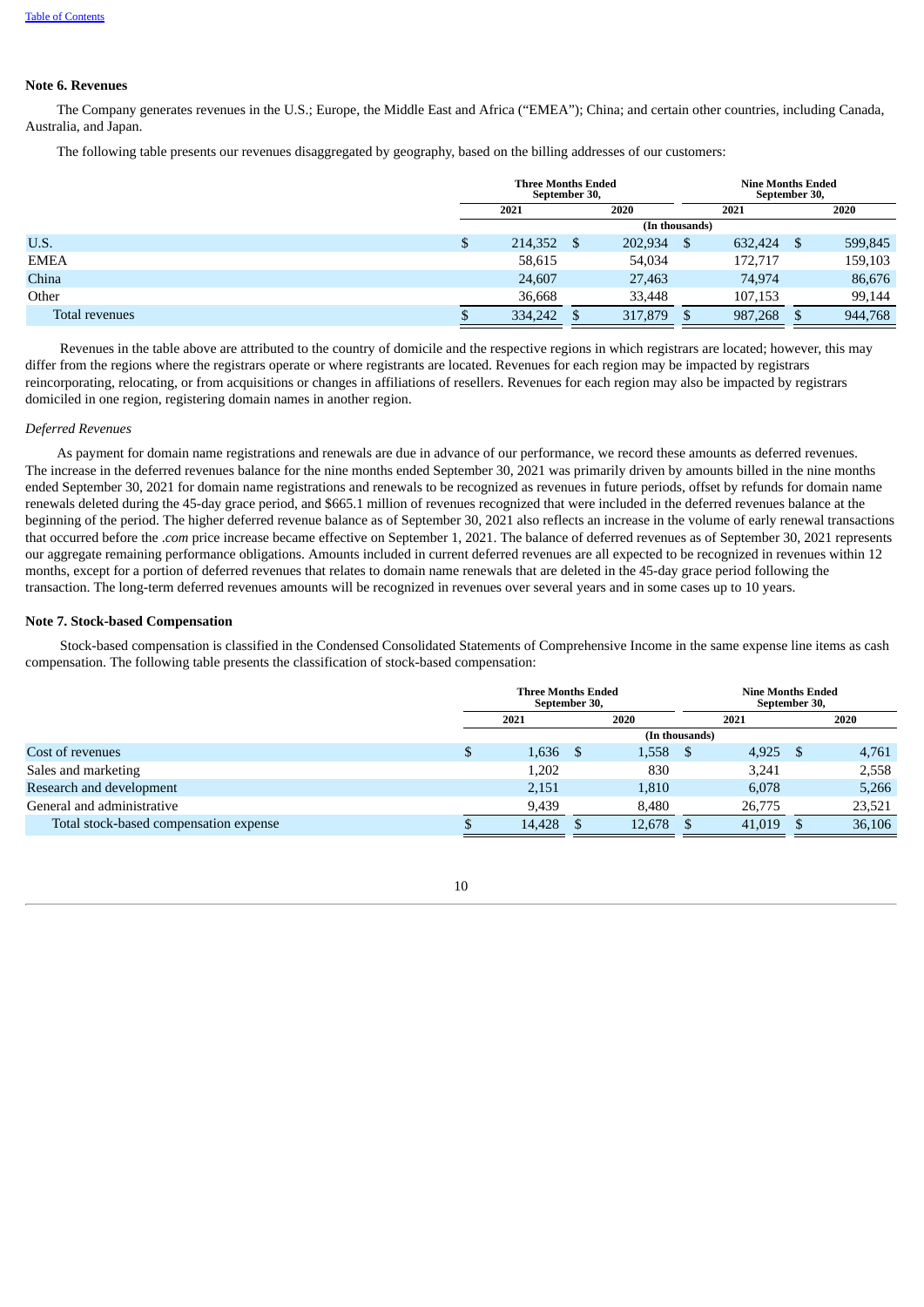The following table presents the nature of the Company's total stock-based compensation:

|                                                          | <b>Three Months Ended</b><br>September 30, |        |    |                |  | <b>Nine Months Ended</b><br>September 30, |  |          |  |
|----------------------------------------------------------|--------------------------------------------|--------|----|----------------|--|-------------------------------------------|--|----------|--|
|                                                          | 2021                                       |        |    | 2020           |  | 2021                                      |  | 2020     |  |
|                                                          |                                            |        |    | (In thousands) |  |                                           |  |          |  |
| <b>RSUs</b>                                              | \$                                         | 11,899 | -8 | 10,871         |  | 31,777                                    |  | 29,060   |  |
| Performance-based RSUs                                   |                                            | 1,857  |    | 1,102          |  | 7.283                                     |  | 5,146    |  |
| <b>ESPP</b>                                              |                                            | 1,063  |    | 1,105          |  | 3,222                                     |  | 3,320    |  |
| Capitalization (included in Property and equipment, net) |                                            | (391)  |    | (400)          |  | (1,263)                                   |  | (1, 420) |  |
| Total stock-based compensation expense                   |                                            | 14.428 |    | 12,678         |  | 41,019                                    |  | 36,106   |  |

## **Note 8. Debt**

On June 8, 2021, the Company issued \$750.0 million of 2.700% senior unsecured notes due June 15, 2031 ("2031 Notes"). The 2031 Notes were issued at 99.712% of par value. The Company will pay interest on the notes semi-annually on June 15 and December 15, commencing on December 15, 2021. The total discount and issuance costs of \$8.9 million are presented on the balance sheet as a reduction of the debt obligation and are being amortized to Interest expense over the 10-year term of the notes.

On June 23, 2021, the Company used the net proceeds from the 2031 Notes and cash on hand, to redeem all of its \$750.0 million aggregate principal amount of outstanding 4.625% senior notes due 2023 ("2023 Notes"). The redemption of the 2023 Notes resulted in a loss on debt extinguishment of \$2.1 million related to the unamortized debt issuance costs on the notes in the second quarter of 2021. The loss on extinguishment is included in Nonoperating income (loss) during the nine months ended September 30, 2021.

## **Note 9. Non-operating Income (Loss), Net**

The following table presents the components of Non-operating income (loss), net:

|                                        |   | <b>Three Months Ended</b><br>September 30, |      | <b>Nine Months Ended</b><br>September 30, |                |          |     |        |
|----------------------------------------|---|--------------------------------------------|------|-------------------------------------------|----------------|----------|-----|--------|
|                                        |   | 2021                                       | 2020 |                                           | 2021           |          |     | 2020   |
|                                        |   |                                            |      |                                           | (In thousands) |          |     |        |
| Interest income                        | D | 111                                        | - S  | 805                                       | <b>S</b>       | 438      | - S | 7,500  |
| Loss on extinguishment of debt         |   |                                            |      |                                           |                | (2, 149) |     |        |
| Gain on sale of business               |   |                                            |      | (9)                                       |                |          |     | 5,602  |
| Transition services income             |   |                                            |      |                                           |                |          |     | 2,100  |
| Other, net                             |   | 53                                         |      | (21)                                      |                | 278      |     | 60     |
| Total non-operating income (loss), net |   | 164                                        |      | 775                                       |                | (1, 433) |     | 15,262 |

The lower interest income during the three and nine months ended September 30, 2021 reflects a decline in interest rates on our investments in debt securities. The gain on sale of business in 2020 represents the excess of the contingent consideration received related to the divested security services business compared to the estimated receivable. The transition services income in 2020 relates to the divested security services business. The transition services agreement ended in February 2020.

## **Note 10. Income Taxes**

The following table presents Income tax expense (benefit) and the effective tax rate:

|                              | <b>Three Months Ended</b> | September 30, |                        | Nine Months Ended | September 30, |           |
|------------------------------|---------------------------|---------------|------------------------|-------------------|---------------|-----------|
|                              | 2021                      |               | 2020                   | 2021              |               | 2020      |
|                              |                           |               | (Dollars in thousands) |                   |               |           |
| Income tax expense (benefit) | 46.018                    |               | 13.908                 | 124,083           | ۰υ            | (90, 226) |
| Effective tax rate           | 23 %                      |               | 8 %                    | 21 %              |               | $(16)\%$  |

When compared to the statutory federal rate of 21%, the effective tax rates above reflect a lower effective tax rate on foreign income and excess tax benefits related to stock-based compensation, which are offset by state income taxes and U.S.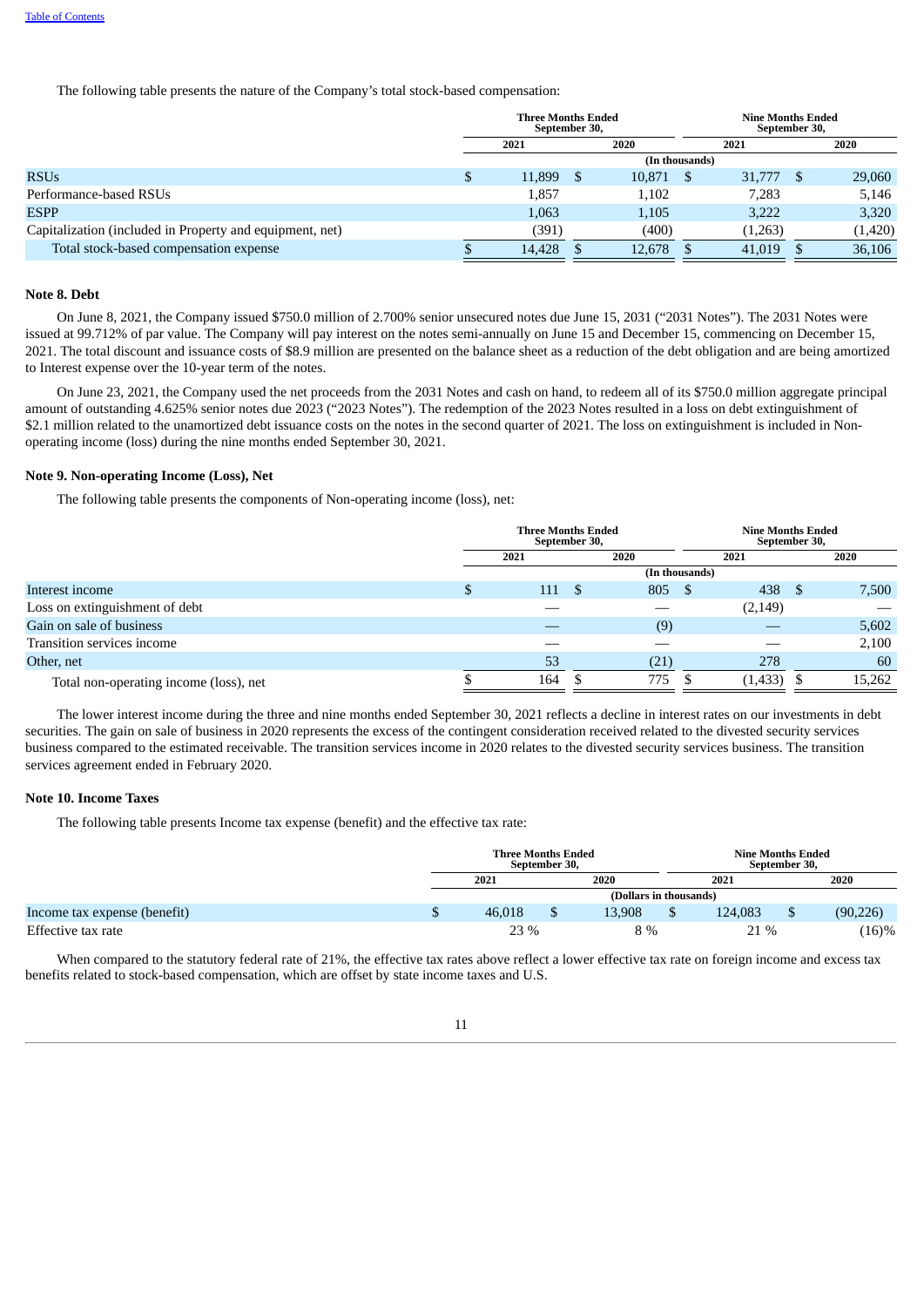taxes on foreign earnings, net of foreign tax credits. The effective tax rate for the three and nine months ended September 30, 2020 also reflected the remeasurement of unrecognized tax benefits discussed below.

The Company remeasured certain previously unrecognized income tax benefits, which resulted in the recognition of \$24.0 million and \$191.8 million of income tax benefits in the three and nine months ended September 30, 2020, respectively. The most significant portion of these tax benefits related to the worthless stock deduction taken in 2013, which resulted in the recognition of a \$167.8 million benefit in the first quarter of 2020. These remeasurements were based on written confirmations from the Internal Revenue Service ("IRS"), received in the first and third quarters of 2020, indicating no examination adjustments would be proposed related to the worthless stock deduction or certain other matters reviewed as part of the audit of the Company's federal income tax returns for 2010 through 2014. Notwithstanding these written confirmations, the Company's U.S. federal income tax returns for those years remain under examination by the IRS.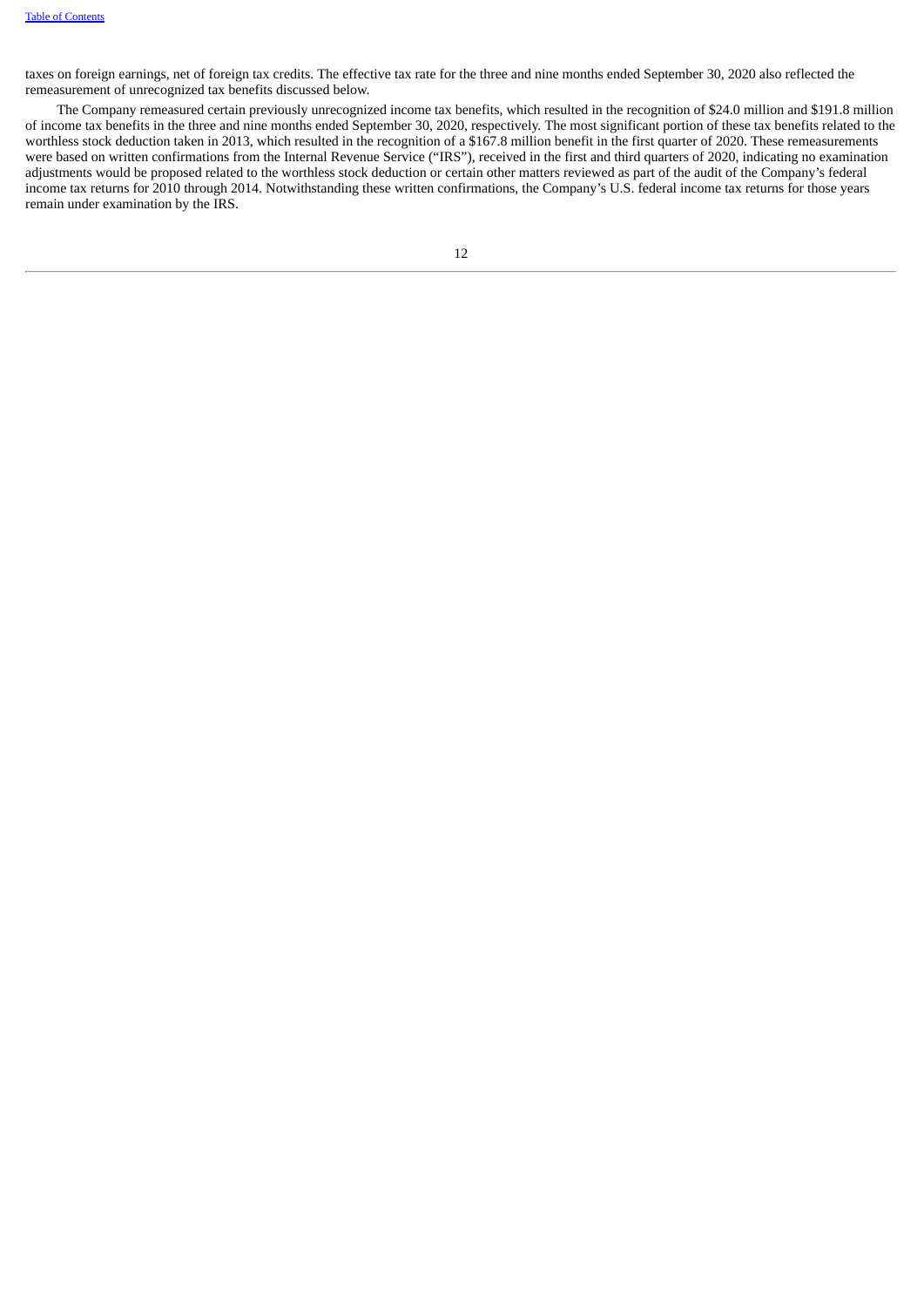## <span id="page-12-0"></span>**ITEM 2. MANAGEMENT'S DISCUSSION AND ANALYSIS OF FINANCIAL CONDITION AND RESULTS OF OPERATIONS**

You should read the following discussion in conjunction with the 2020 Form 10-K and the interim unaudited Condensed Consolidated Financial *Statements and related notes included in Part I, Item I of this Quarterly Report on Form 10-Q.*

This Quarterly Report on Form 10-Q contains forward-looking statements within the meaning of Section 27A of the Securities Act of 1933, as amended, and Section 21E of the Securities Exchange Act of 1934, as amended (the "Exchange Act"). These forward-looking statements are based on current expectations and assumptions and involve risks and uncertainties, including, among other things, statements regarding our expectations about (i) the impact from the effects of the COVID-19 pandemic, (ii) the growth in revenues for the remainder of 2021, (iii) Cost of revenues, Sales and marketing expenses, Research and development expenses, General and administrative expenses, quarterly Interest expense, and quarterly Non-operating income (loss), net, for the remainder of 2021, (iv) our annual effective tax rate for 2021, and (v) the sufficiency of our existing cash, cash equivalents and marketable securities, and funds generated from operations, together with our borrowing capacity under the unsecured revolving credit facility. Forwardlooking statements include, among others, those statements including the words "expects," "anticipates," "intends," "believes" and similar language. Our actual results may differ significantly from those projected in the forward-looking statements. Factors that might cause or contribute to such differences include, but are not limited to, those discussed in the section titled "Risk Factors" in Part I, Item 1A of the 2020 Form 10-K. You should also carefully review the risks described in other documents we file from time to time with the Securities and Exchange Commission, including the Ouarterly Reports on Form 10-Q or Current Reports on Form 8-K that we file in 2021. You are cautioned not to place undue reliance on the forward-looking statements, which speak only as of the date of this Quarterly Report on Form 10-Q. We undertake no obligation to update publicly or revise such statements, whether as a result of new information, future events, or otherwise, except as required by law.

For purposes of this Quarterly Report on Form 10-Q, the terms "Verisign," "the Company," "we," "us," and "our" refer to VeriSign, Inc. and its *consolidated subsidiaries.*

## **Overview**

We are a global provider of domain name registry services and internet infrastructure, enabling internet navigation for many of the world's most recognized domain names. We enable the security, stability, and resiliency of key internet infrastructure and services, including providing root zone maintainer services, operating two of the 13 global internet root servers, and providing registration services and authoritative resolution for the .*com* and .*net* top-level domains ("TLDs"), which support the majority of global e-commerce.

As of September 30, 2021, we had 172.1 million *.com* and *.net* registrations in the domain name base. The number of domain names registered is largely driven by continued growth in online advertising, e-commerce, and the number of internet users, which is partially driven by greater availability of internet access, as well as marketing activities carried out by us and our registrars. Growth in the number of domain name registrations under our management may be hindered by certain factors, including overall economic conditions, competition from country code top-level domains ("ccTLDs"), other generic top-level domains ("gTLDs"), services that offer alternatives for an online presence, such as social media, and ongoing changes in the internet practices and behaviors of consumers and businesses. Factors such as the evolving practices and preferences of internet users, and how they navigate the internet, as well as the motivation of domain name registrants and how they will manage their investment in domain names, can negatively impact our business and the demand for new domain name registrations and renewals.

## *Business Highlights and Trends*

- We recorded revenues of \$334.2 million and \$987.3 million during the three and nine months ended September 30, 2021, an increase of 5% and 4%, respectively, compared to the same periods in 2020.
- We recorded operating income of \$221.3 million and \$644.7 million during the three and nine months ended September 30, 2021, an increase of 7% and 4%, respectively, compared to the same periods in 2020.
- As of September 30, 2021, we had 172.1 million *.com* and *.net* registrations in the domain name base, which represents a 5% increase from September 30, 2020, and a net increase of 1.5 million domain name registrations from June 30, 2021.
- During the three months ended September 30, 2021, we processed 10.7 million new domain name registrations for *.com* and *.net* compared to 10.9 million for the same period in 2020.
- The final .*com* and .*net* renewal rate for the second quarter of 2021 was 75.4% compared to 72.8% for the second quarter of 2020. Renewal rates are not fully measurable until 45 days after the end of the quarter.

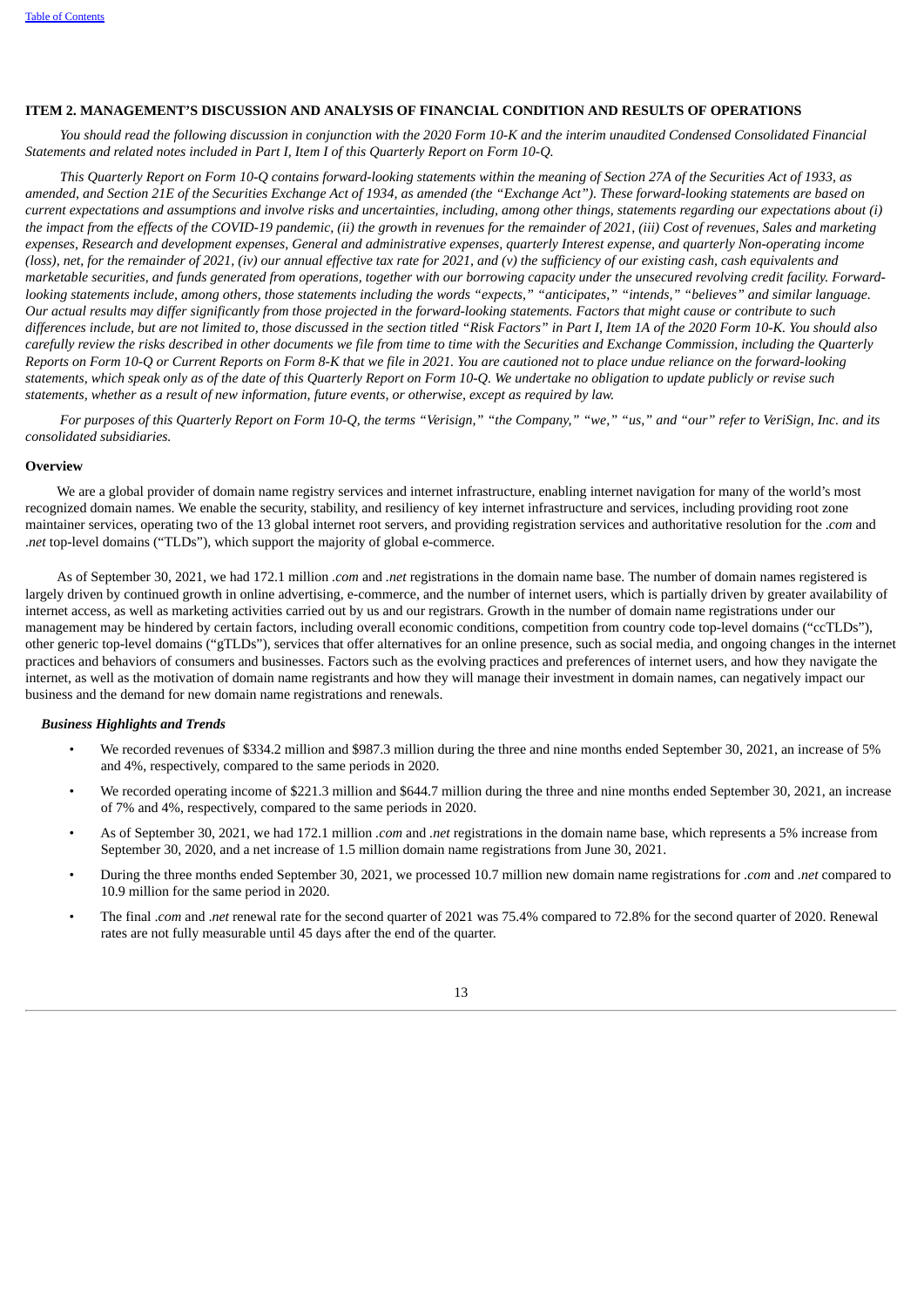- During the three months ended September 30, 2021, we repurchased 0.8 million shares of our common stock for an aggregate cost of \$172.4 million. As of September 30, 2021, there was approximately \$565.1 million remaining available for future share repurchases under our share repurchase program.
- We generated cash flows from operating activities of \$600.9 million during the nine months ended September 30, 2021, compared to \$535.0 million for the same period in 2020.

Pursuant to our agreements with the Internet Corporation for Assigned Names and Numbers ("ICANN"), we make available files containing all active domain names registered in the *.com* and *.net* registries. Further, we also make available a summary of the active zone count registered in the *.com* and *.net* registries and the number of *.com* and *.net* domain name registrations in the domain name base. The zone counts and information on how to obtain access to the zone files can be found at https://www.Verisign.com/zone. The domain name base is the active zone plus the number of domain names that are registered but not configured for use in the respective top-level domain zone file plus the number of domain names that are in a client or server hold status. The domain name base may also reflect compensated or uncompensated judicial or administrative actions to add or remove from the active zone an immaterial number of domain names. These files and the related summary data are updated at least once per day. The update times may vary each day. The number of domain names provided in this Form 10-Q are as of midnight of the date reported.

## **COVID-19 Update**

The United States and the global community we serve are facing unprecedented challenges posed by the COVID-19 pandemic. In response to the pandemic, we have established a task force to monitor the pandemic and have taken a number of actions to protect our employees, including restricting travel, modifying our sick leave policy to encourage quarantine and isolation when warranted, and directing most of our employees to work from home. We have implemented our readiness plans, which include the ability to maintain critical internet infrastructure with most employees working remotely. We believe that the effects of the pandemic to date have led to an increase in the demand for domain names, particularly as businesses and entrepreneurs have been seeking to establish or expand their presence online in response to the pandemic. Our revenues continued to grow during 2020 and the nine months ended September 30, 2021 primarily driven by an increase in the domain name base for the .*com* TLD; however, the situation remains uncertain and hard to predict. The broader implications of the pandemic on our business and operations and our financial results, including the extent to which the effects of the pandemic will impact future growth in the domain name base, remain uncertain. The duration and severity of the economic disruptions from the pandemic may ultimately result in negative impacts on our business and operations, results of operations, financial condition, cash flows, liquidity and capital and financial resources. For further discussion, see "Risk Factors – The effects of the COVID-19 pandemic have impacted how we operate our business, and the extent to which the effects of the pandemic will impact our business, operations, financial condition and results of operations remains uncertain" in Part 1, Item 1A of the 2020 Form 10-K.

#### **Results of Operations**

The following table presents information regarding our results of operations as a percentage of revenues:

|                                  | <b>Three Months Ended</b><br>September 30, |         | <b>Nine Months Ended</b><br>September 30, |        |  |
|----------------------------------|--------------------------------------------|---------|-------------------------------------------|--------|--|
|                                  | 2021                                       | 2020    | 2021                                      | 2020   |  |
| <b>Revenues</b>                  | 100.0%                                     | 100.0 % | 100.0%                                    | 100.0% |  |
| Costs and expenses:              |                                            |         |                                           |        |  |
| Cost of revenues                 | 14.3                                       | 14.2    | 14.4                                      | 14.2   |  |
| Sales and marketing              | 2.8                                        | 2.6     | 2.9                                       | 2.5    |  |
| Research and development         | 5.9                                        | 6.2     | 6.0                                       | 5.9    |  |
| General and administrative       | 10.8                                       | 12.0    | 11.4                                      | 11.8   |  |
| Total costs and expenses         | 33.8                                       | 35.0    | 34.7                                      | 34.4   |  |
| <b>Operating income</b>          | 66.2                                       | 65.0    | 65.3                                      | 65.6   |  |
| Interest expense                 | (5.6)                                      | (7.1)   | (6.5)                                     | (7.2)  |  |
| Non-operating income (loss), net |                                            | 0.3     | (0.2)                                     | 1.6    |  |
| Income before income taxes       | 60.6                                       | 58.2    | 58.6                                      | 60.0   |  |
| Income tax (expense) benefit     | (13.7)                                     | (4.4)   | (12.5)                                    | 9.6    |  |
| Net income                       | 46.9%                                      | 53.8 %  | 46.1 %                                    | 69.6 % |  |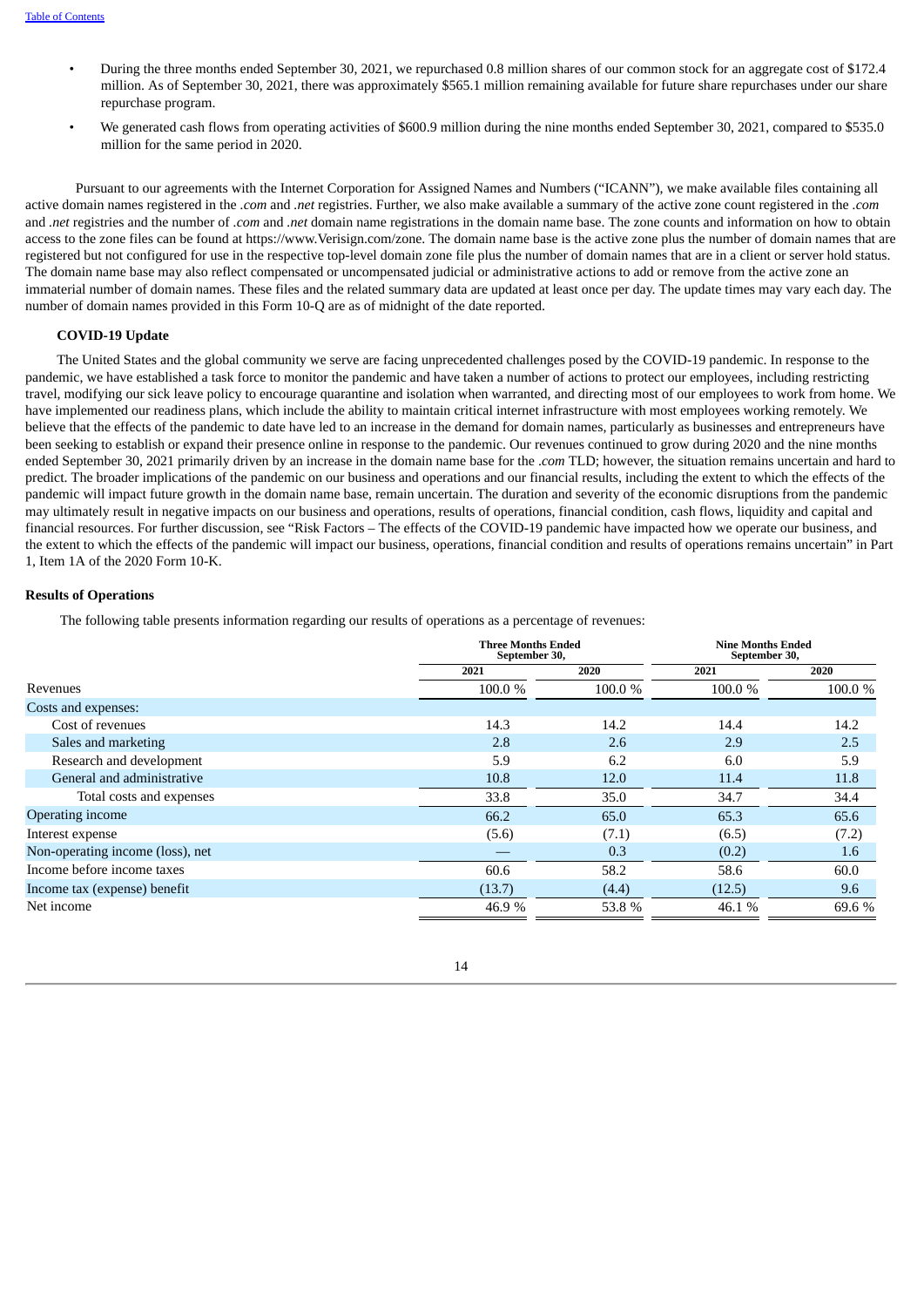## *Revenues*

Our revenues are primarily derived from registrations for domain names in the *.com* and *.net* domain name registries. We also derive revenues from operating domain name registries for several other TLDs and from providing back-end registry services to a number of TLD registry operators, all of which are not significant in relation to our consolidated revenues. For domain names registered in the .*com* and .*net* registries we receive a fee from registrars per annual registration that is determined pursuant to our agreements with ICANN. Individual customers, called registrants, contract directly with registrars or their resellers, and the registrars in turn register the domain names with Verisign. Changes in revenues are driven largely by changes in the number of new domain name registrations and the renewal rate for existing registrations as well as the impact of new and prior price increases, to the extent permitted by ICANN and the Department of Commerce ("DOC"). New registrations and the renewal rate for existing registrations are impacted by continued growth in online advertising, e-commerce, and the number of internet users, as well as marketing activities carried out by us and our registrars. We also offer promotional incentive-based discount programs to registrars based upon market conditions and the business environment in which the registrars operate.

On October 26, 2018, Verisign and the DOC amended the Cooperative Agreement. The amendment, among other items, extends the term of the Cooperative Agreement until November 30, 2024 and permits the price of a *.com* domain name to be increased, subject to appropriate changes to the *.com* Registry Agreement, without further DOC approval, by up to 7% in each of the final four years of each six-year period beginning on October 26, 2018. On March 27, 2020, Verisign and ICANN amended the *.com* Registry Agreement that, among other items, incorporates these changes agreed to with the DOC to the pricing terms. Effective September 1, 2021, we increased the annual registry-level wholesale fee for each new and renewal .*com* domain name registration from \$7.85 to \$8.39. We have the contractual right to increase the fees for .*net* domain name registrations by up to 10% each year during the term of our agreement with ICANN, through June 30, 2023. All fees paid to us for *.com* and *.net* registrations are in U.S. dollars.

A comparison of revenues is presented below:

|                 |         | <b>Three Months Ended</b><br>September 30, |  |                        | <b>Nine Months Ended</b><br>September 30, |          |         |
|-----------------|---------|--------------------------------------------|--|------------------------|-------------------------------------------|----------|---------|
|                 | 2021    | 2020<br>% Change                           |  |                        | 2021                                      | % Change | 2020    |
|                 |         |                                            |  | (Dollars in thousands) |                                           |          |         |
| <b>Revenues</b> | 334.242 | 5%                                         |  | 317,879                | 987,268                                   | 4%       | 944,768 |

The following table compares the *.com* and *.net* domain name registrations in the domain name base:

|                                                                             | September 30, 2021 | % Change | September 30, 2020 |
|-----------------------------------------------------------------------------|--------------------|----------|--------------------|
| <i>com</i> and <i>net</i> domain name registrations in the domain name base | million            | 5%       | million<br>163.    |

Revenues increased by \$16.4 million and \$42.5 million during the three and nine months ended September 30, 2021, respectively, as compared to the same periods last year, primarily due to an increase in revenues from the operation of the registry for the .*com* TLD driven by a 5% increase in the domain name base for .*com*.

Growth in the domain name base has been primarily driven by continued internet growth and marketing activities carried out by us and our registrars. However, competitive pressure from ccTLDs, other gTLDs, services that offer alternatives for an online presence, such as social media, ongoing changes in internet practices and behaviors of consumers and business, as well as the motivation of existing domain name registrants managing their investment in domain names, and historical global economic uncertainty, has limited the rate of growth of the domain name base in recent years and may do so in the remainder of 2021 and beyond.

We expect quarterly revenues will continue to grow during the fourth quarter of 2021 compared to each of the first three quarters of 2021, as a result of continued growth in the aggregate number of .*com* domain names and the impact of the price increase for *.com* domain names which became effective September 1, 2021.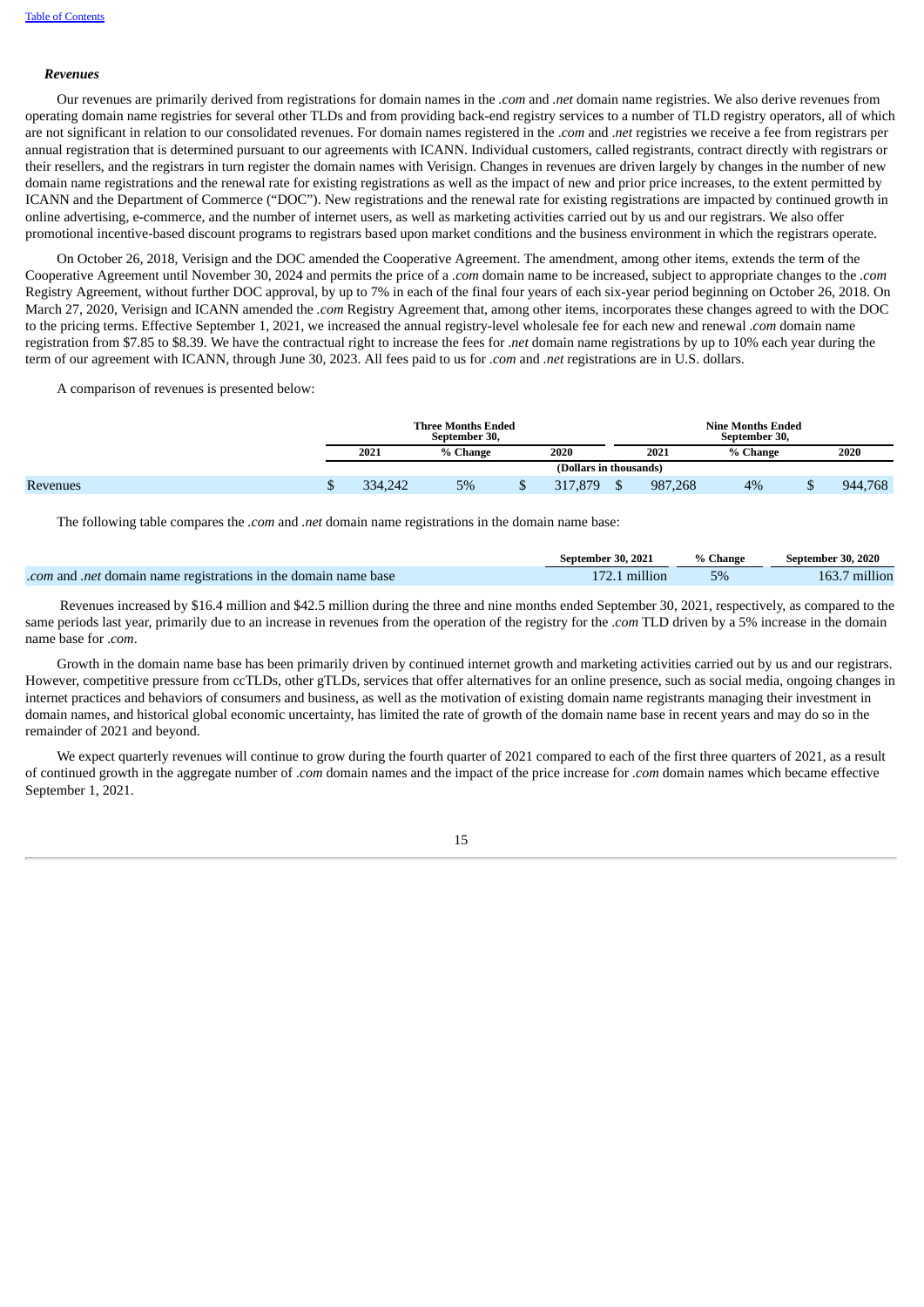## *Geographic revenues*

We generate revenues in the U.S.; Europe, the Middle East and Africa ("EMEA"); China; and certain other countries, including Canada, Australia, and Japan.

The following table presents a comparison of our geographic revenues:

|                |         | Three Months Ended<br>September 30, |    |         |   | <b>Nine Months Ended</b><br>September 30, |          |    |         |
|----------------|---------|-------------------------------------|----|---------|---|-------------------------------------------|----------|----|---------|
|                | 2021    | % Change                            |    | 2020    |   | 2021                                      | % Change |    | 2020    |
|                |         |                                     |    |         |   |                                           |          |    |         |
| U.S.           | 214,352 | 6%                                  | \$ | 202,934 | S | 632,424                                   | 5%       | \$ | 599,845 |
| <b>EMEA</b>    | 58,615  | 8%                                  |    | 54,034  |   | 172.717                                   | $9\%$    |    | 159,103 |
| China          | 24,607  | $(10)\%$                            |    | 27,463  |   | 74,974                                    | (14)%    |    | 86,676  |
| Other          | 36,668  | 10%                                 |    | 33,448  |   | 107,153                                   | 8%       |    | 99.144  |
| Total revenues | 334,242 |                                     |    | 317,879 |   | 987,268                                   |          | \$ | 944,768 |

Revenues in the table above are attributed to the country of domicile and the respective regions in which our registrars are located; however, this may differ from the regions where the registrars operate or where registrants are located. Revenue growth for each region may be impacted by registrars reincorporating, relocating, or from acquisitions or changes in affiliations of resellers. Revenue growth for each region may also be impacted by registrars domiciled in one region, registering domain names in another region. During the three and nine months ended September 30, 2021, revenues increased in all regions except China. Revenues from registrars based in China declined during the three and nine months ended September 30, 2021 as a result of lower new registrations and renewal rates in the country.

## *Cost of revenues*

Cost of revenues consist primarily of salaries and employee benefits expenses for our personnel who manage the operational systems, depreciation expenses, operational costs associated with the delivery of our services, fees paid to ICANN, customer support and training, costs of facilities and computer equipment used in these activities, telecommunications expense and allocations of indirect costs such as corporate overhead.

A comparison of Cost of revenues is presented below:

|                  |        | <b>Three Months Ended</b><br>September 30, |                        |  | <b>Nine Months Ended</b><br>September 30, |          |  |         |
|------------------|--------|--------------------------------------------|------------------------|--|-------------------------------------------|----------|--|---------|
|                  | 2021   | % Change                                   | 2020                   |  | 2021                                      | % Change |  | 2020    |
|                  |        |                                            | (Dollars in thousands) |  |                                           |          |  |         |
| Cost of revenues | 47,801 | 6%                                         | 45,024                 |  | 142,565                                   | 6%       |  | 134,205 |

Cost of revenues increased by \$2.8 million during the three months ended September 30, 2021, compared to the same period last year, due to a combination of individually insignificant factors.

Cost of revenues increased by \$8.4 million during the nine months ended September 30, 2021, compared to the same period last year, primarily due to a \$4.4 million increase in registry fees payable to ICANN in connection with the operation of the registry for the *.com* TLD. Allocated overhead expenses also increased by \$1.9 million due to an increase in total allocable expenses.

We expect Cost of revenues as a percentage of revenues to remain consistent during the remainder of 2021 compared to the nine months ended September 30, 2021.

#### *Sales and marketing*

Sales and marketing expenses consist primarily of salaries and other personnel-related expenses, travel and related expenses, trade shows, costs of computer and communications equipment and support services, facilities costs, consulting fees, costs of marketing programs, such as online, television, radio, print and direct mail advertising costs, and allocations of indirect costs such as corporate overhead.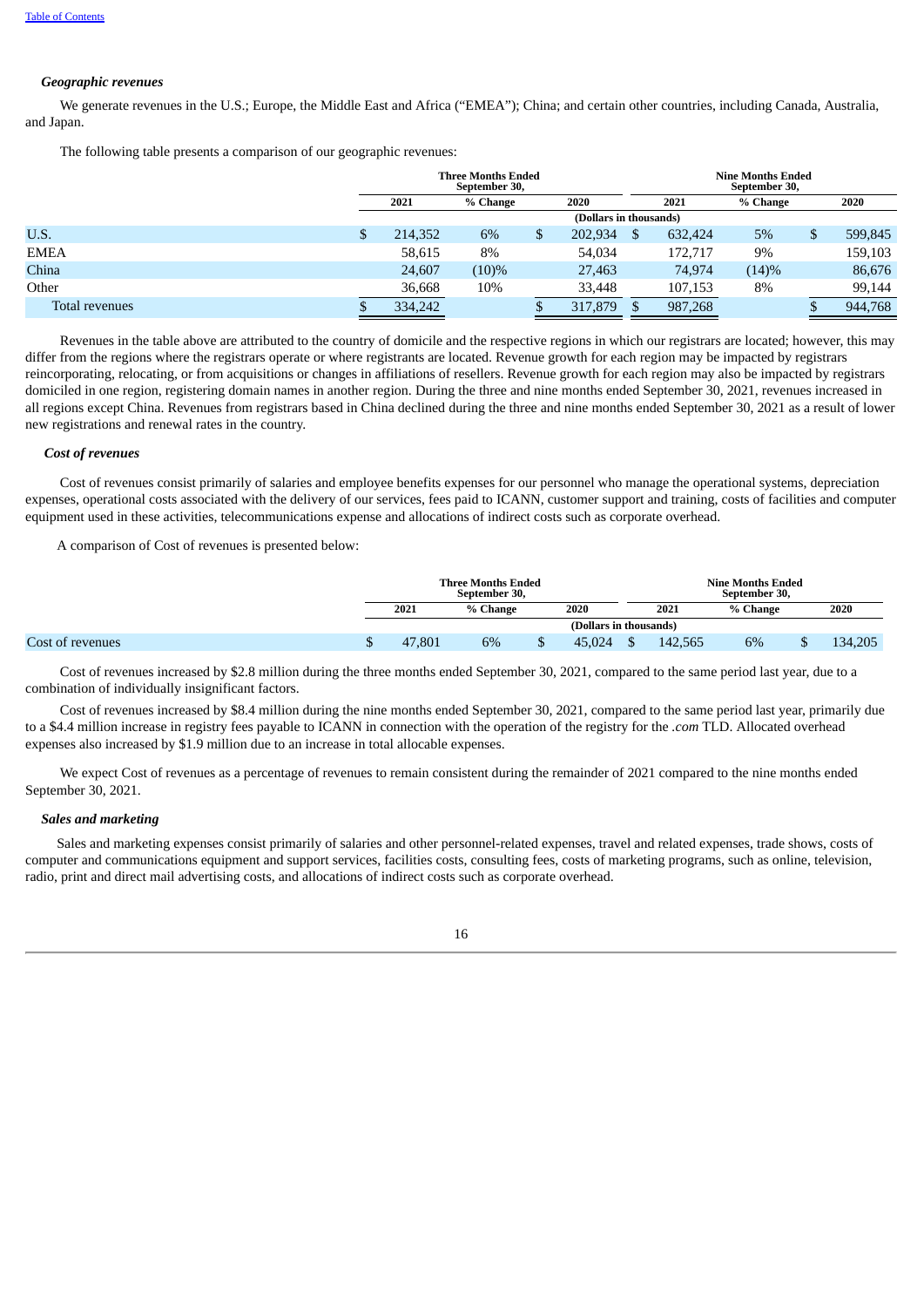## A comparison of Sales and marketing expenses is presented below:

|                     | <b>Three Months Ended</b><br>September 30, |                        |  |       |  |        | <b>Nine Months Ended</b><br>September 30, |   |        |
|---------------------|--------------------------------------------|------------------------|--|-------|--|--------|-------------------------------------------|---|--------|
|                     | 2021                                       | % Change               |  | 2020  |  | 2021   | % Change                                  |   | 2020   |
|                     |                                            | (Dollars in thousands) |  |       |  |        | (Dollars in thousands)                    |   |        |
| Sales and marketing | 9.410                                      | 12%                    |  | 8,389 |  | 28,115 | 18%                                       | ш | 23,883 |

Sales and marketing expenses increased by \$1.0 million during the three months ended September 30, 2021, compared to the same period last year, due to a combination of individually insignificant factors.

Sales and marketing expenses increased by \$4.2 million during the nine months ended September 30, 2021, compared to the same period last year, primarily due to an increase in salary and employee benefits expenses, including stock-based compensation, and a combination of individually insignificant factors. Salary and employee benefits expenses, including stock-based compensation, increased by \$2.5 million due to an increase in average headcount and higher expenses for salaries and certain employee related benefits.

We expect Sales and marketing expenses as a percentage of revenues to increase slightly during the remainder of 2021, compared to the nine months ended September 30, 2021.

## *Research and development*

Research and development expenses consist primarily of costs related to research and development personnel, including salaries and other personnelrelated expenses, consulting fees, facilities costs, computer and communications equipment, support services used in our service and technology development, and allocations of indirect costs such as corporate overhead.

A comparison of Research and development expenses is presented below:

|                          | <b>Three Months Ended</b><br>September 30, |          |                        |        |                  | <b>Nine Months Ended</b><br>September 30. |    |      |        |  |  |
|--------------------------|--------------------------------------------|----------|------------------------|--------|------------------|-------------------------------------------|----|------|--------|--|--|
|                          | 2021                                       | % Change |                        | 2020   | 2021<br>% Change |                                           |    | 2020 |        |  |  |
|                          |                                            |          | (Dollars in thousands) |        |                  |                                           |    |      |        |  |  |
| Research and development | 19,566                                     | 1)%      |                        | 19.708 |                  | 59,685                                    | 8% |      | 55,268 |  |  |

Research and development expenses remained consistent during the three months ended September 30, 2021, compared to the same period last year.

Research and development expenses increased by \$4.4 million during the nine months ended September 30, 2021, compared to the same period last year, primarily due to an increase in salary and employee benefits expenses, including stock-based compensation, and a combination of individually insignificant factors. Salary and employee benefits expenses, including stock-based compensation, increased by \$2.5 million due to a slight increase in average headcount and higher expenses for salaries and certain employee related benefits.

We expect Research and development expenses as a percentage of revenues to remain consistent during the remainder of 2021 compared to the nine months ended September 30, 2021.

#### *General and administrative*

General and administrative expenses consist primarily of salaries and other personnel-related expenses for our executive, administrative, legal, finance, information technology and human resources personnel, costs of facilities, computer and communications equipment, management information systems, support services, professional services fees, and certain tax and license fees, offset by allocations of indirect costs such as facilities and shared services expenses to other cost types.

A comparison of General and administrative expenses is presented below:

| <b>Three Months Ended</b><br>September 30, |          |  |        |  | <b>Nine Months Ended</b><br>September 30, |                        |  |         |  |  |
|--------------------------------------------|----------|--|--------|--|-------------------------------------------|------------------------|--|---------|--|--|
| 2021                                       | % Change |  | 2020   |  | 2021                                      | % Change               |  | 2020    |  |  |
|                                            |          |  |        |  |                                           |                        |  |         |  |  |
| 36,160                                     | (5)%     |  | 38,109 |  | ノウイワ                                      | $-$ %                  |  | 111,719 |  |  |
|                                            |          |  |        |  |                                           | (Dollars in thousands) |  |         |  |  |

General and administrative expenses decreased by \$1.9 million during the three months ended September 30, 2021, compared to the same period last year, primarily due to a \$2.1 million decrease in external legal costs on various projects.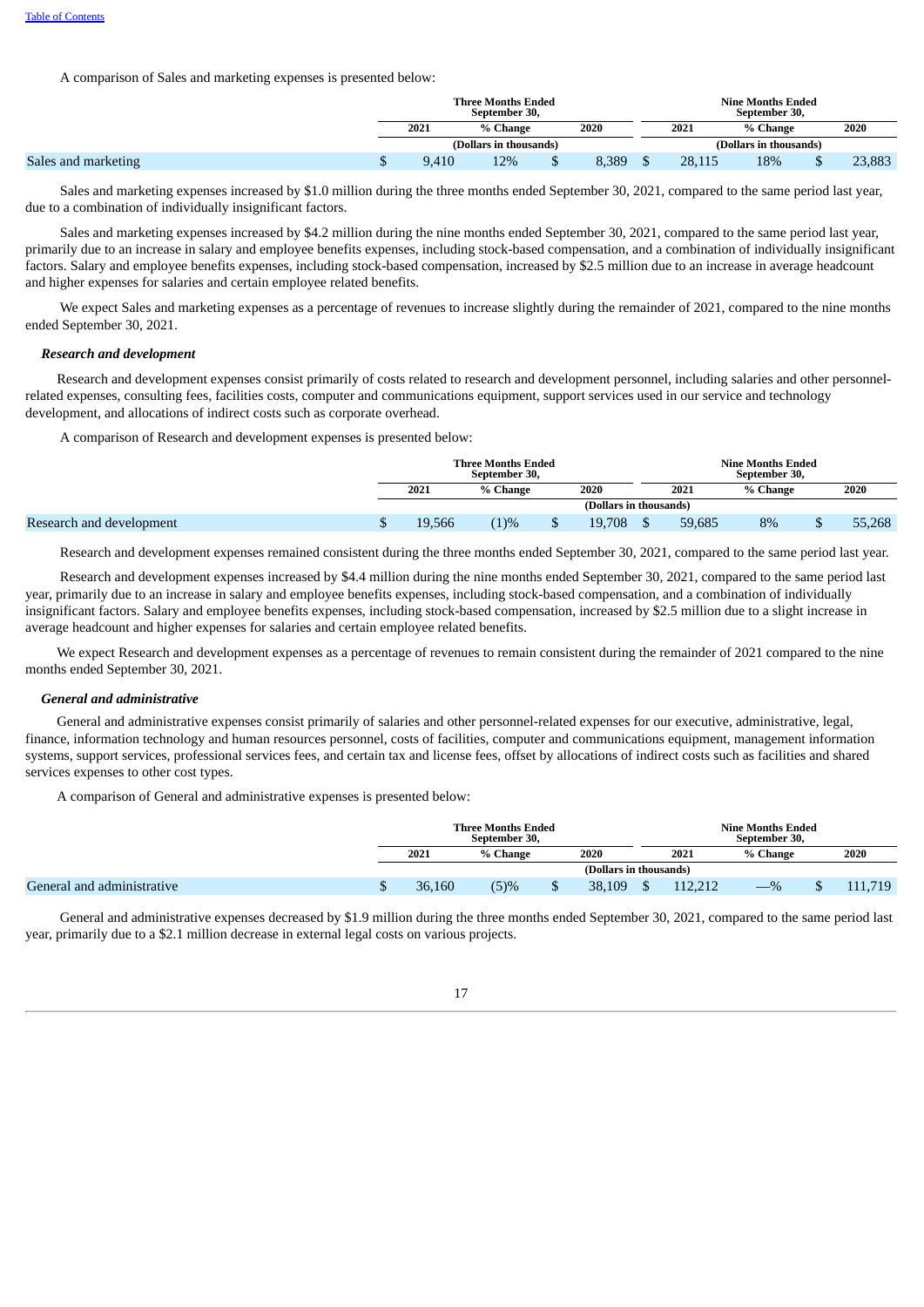General and administrative expenses increased by \$0.5 million during the nine months ended September 30, 2021, compared to the same period last year, due to increases in salary and employee benefits expenses, equipment and software expenses, and stock-based compensation expenses, partially offset by an increase in overhead expenses allocated to other cost types and decreases in legal expenses and charitable contributions. Salary and employee benefits expenses increased by \$4.6 million due to an increase in average headcount and higher expenses for certain employee health insurance related benefits. Equipment and software expenses increased by \$4.3 million due to expenses related to network security and other software services. Stock-based compensation expenses increased by \$3.3 million due to higher achievement levels on certain performance-based RSU grants and increases in the total value of RSUs granted in 2021. Overhead expenses allocated to other cost types increased by \$3.7 million due to an increase in the total allocable expenses. Legal expenses decreased by \$4.5 million due to a decrease in external legal costs on various projects. Charitable contributions decreased by \$2.0 million due to contributions we made during the nine months ended September 30, 2020 to help with immediate COVID-related hardship and to support social justice efforts, compared to ongoing contributions during the nine months ended September 30, 2021.

We expect General and administrative expenses as a percentage of revenues to remain consistent during the remainder of 2021 compared to the nine months ended September 30, 2021.

#### *Interest expense*

Interest expense decreased by \$3.7 million and \$3.2 million in the three and nine months ended September 30, 2021, respectively, compared to the same periods last year due to the lower interest rate on our 2031 Notes compared to the 2023 Notes which were redeemed in June 2021. We expect Interest expense in the fourth quarter of 2021 to be consistent with the third quarter of 2021.

## *Non-operating income (loss), net*

The following table presents the components of Non-operating income (loss), net:

|                                        | <b>Three Months Ended</b><br>September 30, |      |                | <b>Nine Months Ended</b><br>September 30, |                   |  |        |
|----------------------------------------|--------------------------------------------|------|----------------|-------------------------------------------|-------------------|--|--------|
|                                        | 2021                                       |      | 2020           | 2021                                      |                   |  | 2020   |
|                                        |                                            |      | (In thousands) |                                           |                   |  |        |
| Interest income                        | 111                                        | - \$ | $805 \quad $$  |                                           | 438 $\frac{1}{2}$ |  | 7,500  |
| Loss on extinguishment of debt         |                                            |      |                |                                           | (2, 149)          |  |        |
| Gain on sale of business               |                                            |      | (9)            |                                           |                   |  | 5,602  |
| Transition services income             |                                            |      |                |                                           |                   |  | 2,100  |
| Other, net                             | 53                                         |      | (21)           |                                           | 278               |  | 60     |
| Total non-operating income (loss), net | 164                                        |      | 775            |                                           | (1,433)           |  | 15,262 |

Interest income decreased in the three and nine months ended September 30, 2021 due to a decline in interest rates on our investments in debt securities. The redemption of the 2023 Notes resulted in a loss on debt extinguishment of \$2.1 million related to the unamortized debt issuance costs on the notes during the second quarter of 2021. The gain on sale of business in 2020 represents the excess of the contingent consideration received related to the divested security services business compared to the estimated receivable. The transition services income in 2020 relates to the divested security services business. The transition services agreement ended in February 2020.

We do not expect Non-operating income (loss), net to be significant during the remainder of 2021.

## *Income tax expense (benefit)*

The following table presents Income tax expense (benefit) and the effective tax rate:

|                              | <b>Three Months Ended</b><br>September 30, |  |                        | Nine Months Ended<br>September 30, |      |           |  |
|------------------------------|--------------------------------------------|--|------------------------|------------------------------------|------|-----------|--|
|                              | 2021                                       |  | 2020                   | 2021                               | 2020 |           |  |
|                              |                                            |  | (Dollars in thousands) |                                    |      |           |  |
| Income tax expense (benefit) | 46.018                                     |  | 13.908                 | 124,083                            | D    | (90, 226) |  |
| Effective tax rate           | 23 %                                       |  | 8 %                    | 21 %                               |      | $(16)\%$  |  |

When compared to the statutory federal rate of 21%, the effective tax rates above reflect a lower effective tax rate on foreign income and excess tax benefits related to stock-based compensation, which are offset by state income taxes and U.S. taxes on foreign earnings, net of foreign tax credits. The effective tax rate for the three and nine months ended September 30, 2020 also reflected the remeasurement of unrecognized tax benefits discussed below.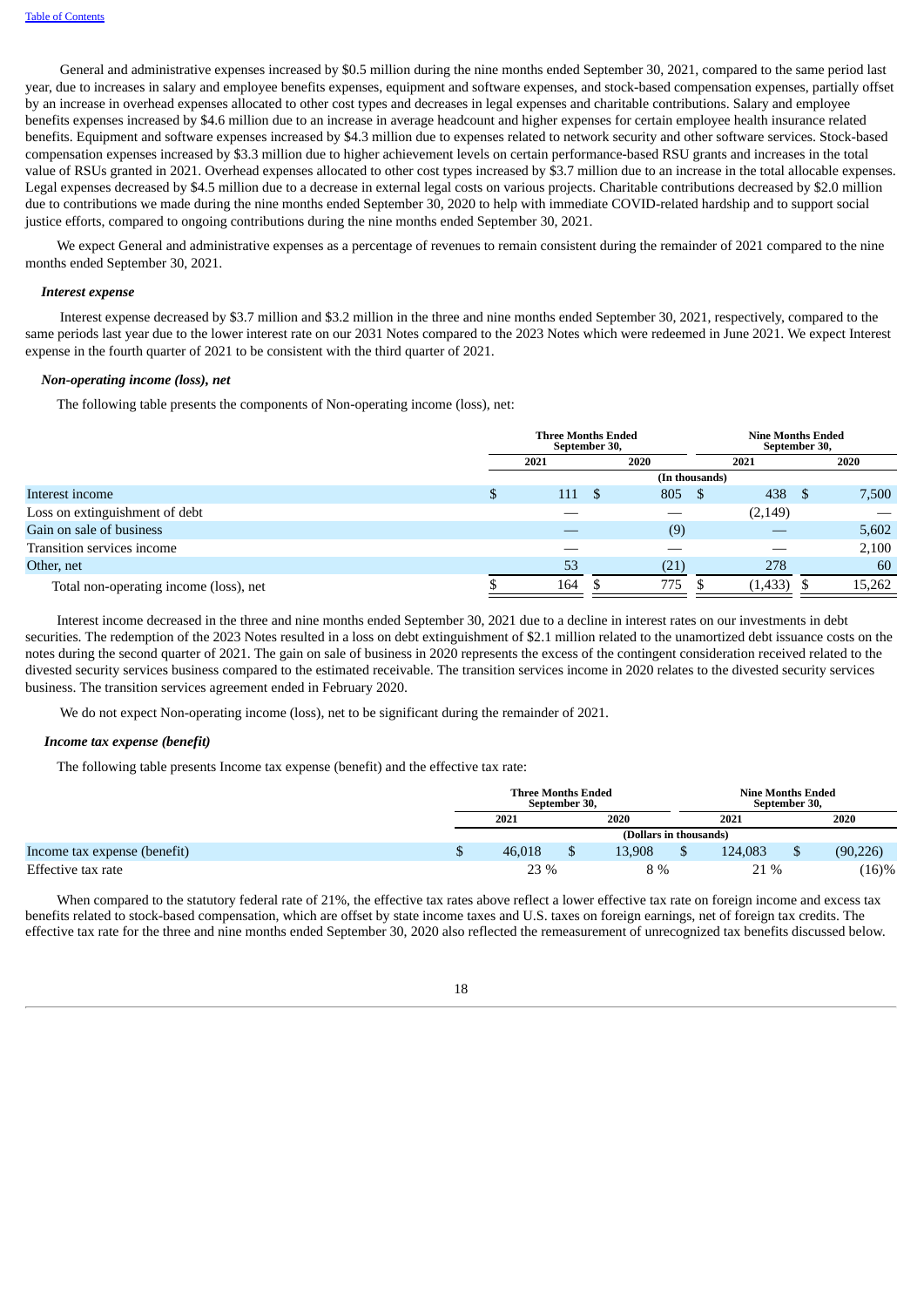We remeasured certain previously unrecognized income tax benefits, which resulted in the recognition of \$24.0 million and \$191.8 million of income tax benefits in the three and nine months ended September 30, 2020, respectively. The most significant portion of these tax benefits related to the worthless stock deduction taken in 2013, which resulted in the recognition of a \$167.8 million benefit in the first quarter of 2020. These remeasurements were based on written confirmations from the IRS, received in the first and third quarters of 2020, indicating no examination adjustments would be proposed related to the worthless stock deduction or certain other matters reviewed as part of the audit of our federal income tax returns for 2010 through 2014. Notwithstanding these written confirmations, our U.S. federal income tax returns for those years remain under examination by the IRS.

We expect our annual effective tax rate for 2021 to be between 20% and 23%.

#### **Liquidity and Capital Resources**

The following table presents our principal sources of liquidity:

|                           |    | September 30, |                | December 31, |
|---------------------------|----|---------------|----------------|--------------|
|                           |    | 2021          |                | 2020         |
|                           |    |               | (In thousands) |              |
| Cash and cash equivalents | ۵D | 256.869       |                | 401,194      |
| Marketable securities     |    | 941,552       |                | 765,713      |
| Total                     |    | 1,198,421     |                | 1,166,907    |

The marketable securities primarily consist of debt securities issued by the U.S. Treasury meeting the criteria of our investment policy, which is focused on the preservation of our capital through investment in investment grade securities. The cash equivalents consist of amounts invested in money market funds, time deposits and U.S. Treasury bills purchased with original maturities of three months or less. As of September 30, 2021, all of our debt securities have contractual maturities of less than one year. Our cash and cash equivalents are readily accessible. For additional information on our investment portfolio, see Note 2, "Financial Instruments," of our Notes to Condensed Consolidated Financial Statements in Part I, Item I of this Quarterly Report on Form 10-Q.

During the three months ended September 30, 2021, we repurchased 0.8 million shares of our common stock for an aggregate cost of \$172.4 million. As of September 30, 2021, there was approximately \$565.1 million remaining available for future share repurchases under the share repurchase program which has no expiration date.

On June 8, 2021, we issued \$750.0 million of 2.700% senior unsecured notes due June 15, 2031. On June 23, 2021, we used the net proceeds from the 2031 Notes, along with cash on hand, to redeem all of our \$750.0 million aggregate principal amount of outstanding 4.625% senior notes due 2023. As of September 30, 2021, we also had \$550.0 million principal amount outstanding of 4.75% senior unsecured notes due 2027 and \$500.0 million principal amount outstanding of 5.25% senior unsecured notes due 2025. As of September 30, 2021, there were no borrowings outstanding under our \$200.0 million credit facility that will expire in 2024.

We believe existing cash, cash equivalents and marketable securities, and funds generated from operations, together with our borrowing capacity under the unsecured revolving credit facility should be sufficient to meet our working capital, capital expenditure requirements, and to service our debt for at least the next 12 months. We regularly assess our cash management approach and activities in view of our current and potential future needs.

In summary, our cash flows for the nine months ended September 30, 2021 and 2020 were as follows:

|                                                                                | <b>Nine Months Ended</b><br>September 30, |                |  |            |  |  |
|--------------------------------------------------------------------------------|-------------------------------------------|----------------|--|------------|--|--|
|                                                                                |                                           | 2021           |  | 2020       |  |  |
|                                                                                |                                           | (In thousands) |  |            |  |  |
| Net cash provided by operating activities                                      | D                                         | 600,909        |  | 534,962    |  |  |
| Net cash used in investing activities                                          |                                           | (215,093)      |  | (305, 820) |  |  |
| Net cash used in financing activities                                          |                                           | (533,318)      |  | (591, 128) |  |  |
| Effect of exchange rate changes on cash, cash equivalents, and restricted cash |                                           | (600)          |  | (506)      |  |  |
| Net decrease in cash, cash equivalents, and restricted cash                    |                                           | (148, 102)     |  | (362, 492) |  |  |
|                                                                                |                                           |                |  |            |  |  |

## *Cash flows from operating activities*

Our largest source of operating cash flows is cash collections from our customers. Our primary uses of cash from operating activities are for personnel-related expenditures, and other general operating expenses, as well as payments related to taxes, interest and facilities.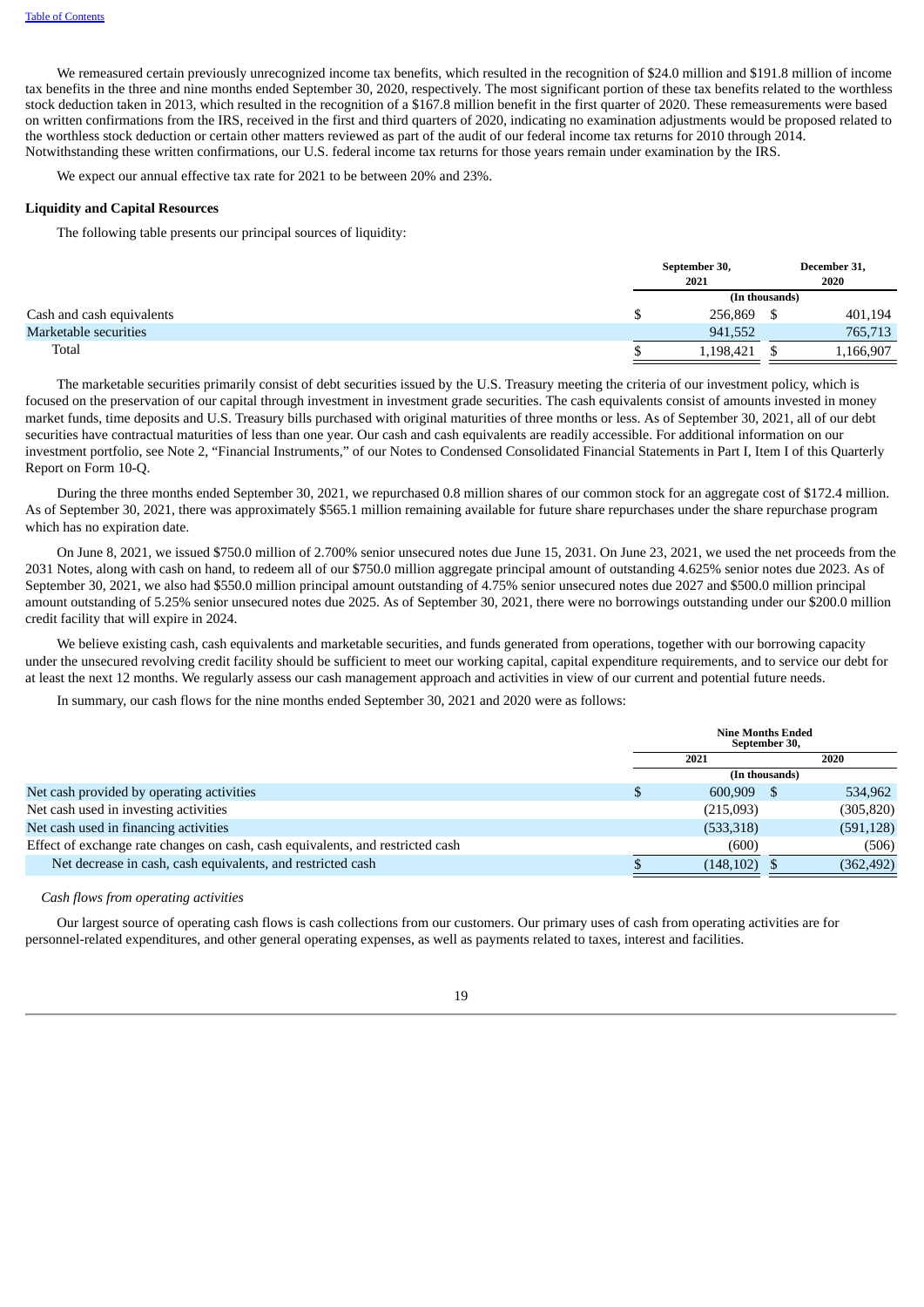Net cash provided by operating activities increased during the nine months ended September 30, 2021, compared to the same period last year, primarily due to an increase in cash received from customers, partially offset by increases in cash paid to employees and vendors, cash paid for income taxes, cash paid for interest, and decreases in cash received from interest on investments and from transition services. Cash received from customers increased primarily due to higher domain name registrations and renewals and the impact of the .*com* price increase which became effective September 1, 2021. The increased volume of renewal transactions was due in part to early renewal transactions before the .*com* price increase became effective. Cash paid to employees and vendors increased primarily due to the timing of payments and an increase in operating expenses. Cash paid for income taxes increased primarily due to comparatively higher federal, state, and foreign taxes. Cash paid for interest increased as the result of the payment of interest on our 2023 Notes through the date of redemption. Cash received from interest on investments decreased due to a decline in interest rates. Cash received from transition services decreased due to the expiration of the transition services agreement related to our divested security services business in February 2020.

## *Cash flows from investing activities*

The changes in cash flows from investing activities primarily relate to purchases, maturities and sales of marketable securities, purchases of property and equipment and the sale of businesses.

Net cash used in investing activities decreased during the nine months ended September 30, 2021, compared to the same period last year, primarily due to a decrease in purchases of marketable securities, net of proceeds from maturities and sales of marketable securities, partially offset by payments received during 2020 related to our divested security services business and an increase in purchases of property and equipment.

#### *Cash flows from financing activities*

The changes in cash flows from financing activities primarily relate to share repurchases, proceeds from and repayment of borrowings, and our employee stock purchase plan.

Net cash used in financing activities decreased during the nine months ended September 30, 2021, compared to the same period last year, primarily due to proceeds received from the issuance of the 2031 Notes and a decrease in share repurchases, partially offset by the redemption of our 2023 Notes.

## <span id="page-19-0"></span>**ITEM 3. QUANTITATIVE AND QUALITATIVE DISCLOSURES ABOUT MARKET RISK**

There have been no significant changes in our market risk exposures since December 31, 2020.

## <span id="page-19-1"></span>**ITEM 4. CONTROLS AND PROCEDURES**

## **Evaluation of Disclosure Controls and Procedures**

Based on our management's evaluation, with the participation of our Chief Executive Officer (our principal executive officer) and our Chief Financial Officer (our principal financial officer), as of September 30, 2021, our principal executive officer and principal financial officer have concluded that our disclosure controls and procedures (as defined in Rules 13a-15(e) and 15d-15(e) under the Exchange Act) are effective to ensure that information required to be disclosed by us in reports that we file or submit under the Exchange Act is recorded, processed, summarized and reported within the time periods specified in SEC rules and forms and is accumulated and communicated to our management, including our principal executive officer and principal financial officer, as appropriate, to allow timely decisions regarding required disclosure.

## **Changes in Internal Control over Financial Reporting**

There was no change in our internal control over financial reporting (as such term is defined in Rules 13a-15(f) and 15d-15(f) under the Exchange Act) during the three months ended September 30, 2021 that has materially affected, or is reasonably likely to materially affect, the Company's internal control over financial reporting.

## **Inherent Limitations of Disclosure Controls and Internal Control over Financial Reporting**

<span id="page-19-2"></span>Because of their inherent limitations, our disclosure controls and procedures and our internal control over financial reporting may not prevent material errors or fraud. A control system, no matter how well conceived and operated, can provide only reasonable, not absolute, assurance that the objectives of the control system are met. The effectiveness of our disclosure controls and procedures and our internal control over financial reporting is subject to risks, including that the control may become inadequate because of changes in conditions or that the degree of compliance with our policies or procedures may deteriorate.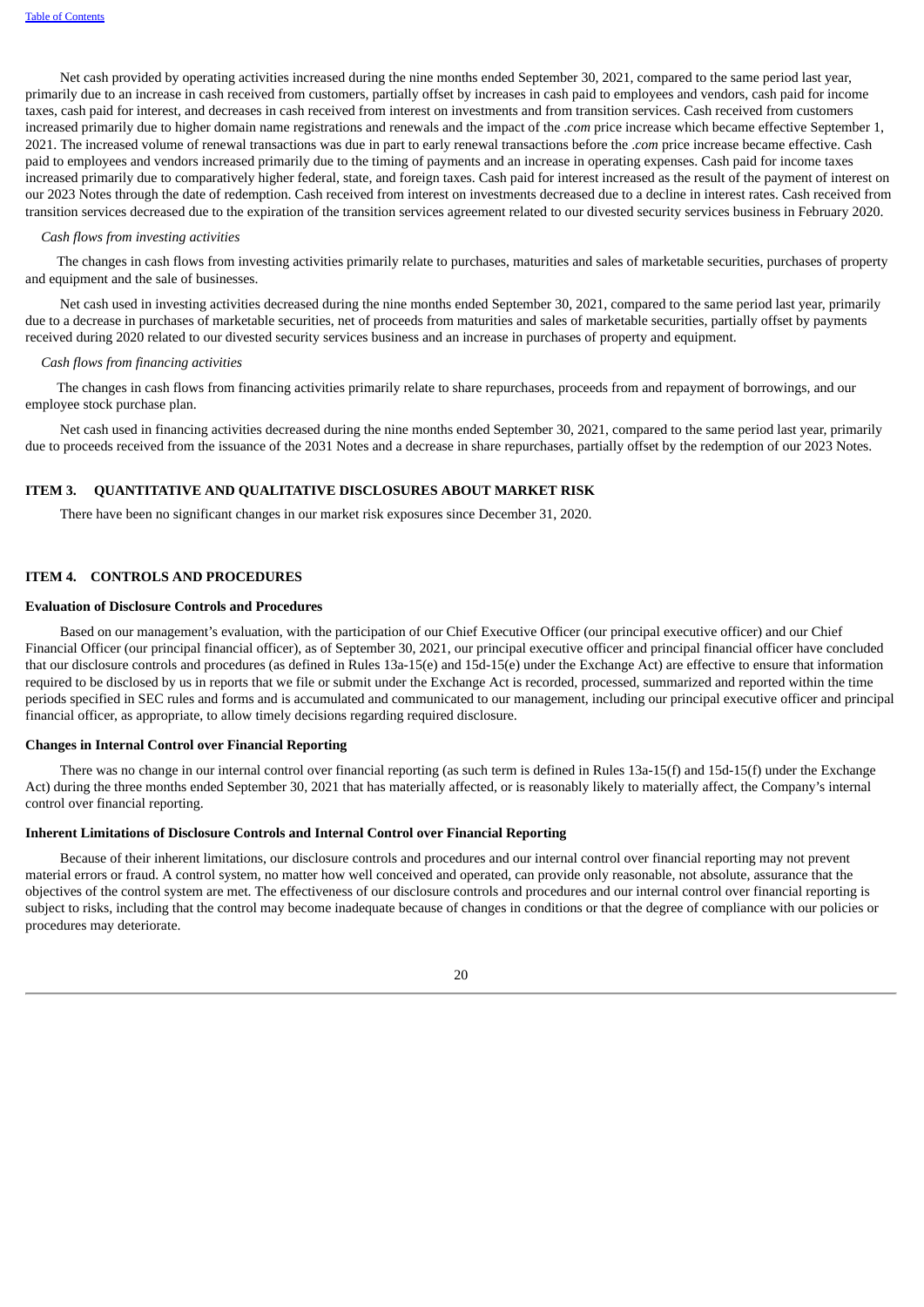#### **PART II—OTHER INFORMATION**

## <span id="page-20-0"></span>**ITEM 1. LEGAL PROCEEDINGS**

We are involved in various investigations, claims and lawsuits arising in the normal conduct of our business, none of which, in our opinion, will have a material adverse effect on our financial condition, results of operations, or cash flows. We cannot assure you that we will prevail in any litigation. Regardless of the outcome, any litigation may require us to incur significant litigation expense and may result in significant diversion of management attention.

## <span id="page-20-1"></span>**ITEM 1A. RISK FACTORS**

Our business, operating results, financial condition, reputation, cash flows or prospects can be materially adversely affected by a number of factors including but not limited to those described in Part I, Item 1A of the 2020 Form 10-K under the heading "Risk Factors." In such case, the trading price of our common stock could decline and you could lose part or all of your investment. Additional risks and uncertainties not currently known to us or that we currently deem immaterial may also materially adversely affect our business, operating results, financial condition, reputation, cash flows and prospects. Actual results could differ materially from those projected in the forward-looking statements contained in this Form 10-Q as a result of the risk factors described in Part I, Item 1A of the 2020 Form 10-K and in other filings we make with the SEC. There have been no material changes to the Company's risk *factors since the 2020 Form 10-K.*

## <span id="page-20-2"></span>**ITEM 2. UNREGISTERED SALES OF EQUITY SECURITIES AND USE OF PROCEEDS**

The following table presents the share repurchase activity during the three months ended September 30, 2021:

|                        | <b>Total Number</b><br>of Shares<br>Purchased | Average<br><b>Price Paid</b><br>per Share | <b>Total Number</b><br>of Shares<br>Purchased as<br><b>Part of Publicly</b><br>Announced<br><b>Plans</b> or<br>Programs (1) |                       | Approximate<br>Dollar Value of<br><b>Shares That May</b><br><b>Yet Be Purchased</b><br>Under the Plans or<br>Programs (1) |               |
|------------------------|-----------------------------------------------|-------------------------------------------|-----------------------------------------------------------------------------------------------------------------------------|-----------------------|---------------------------------------------------------------------------------------------------------------------------|---------------|
|                        |                                               |                                           |                                                                                                                             | (Shares in thousands) |                                                                                                                           |               |
| July 1 - 31, 2021      | 248                                           | - S                                       | 228.30                                                                                                                      | 248                   | - \$                                                                                                                      | 680.9 million |
| August 1 - 31, 2021    | 278                                           | - \$                                      | 212.99                                                                                                                      | 278                   | - \$                                                                                                                      | 621.7 million |
| September 1 - 30, 2021 | 259                                           | -\$                                       | 218.43                                                                                                                      | 259                   | - \$                                                                                                                      | 565.1 million |
|                        | 785                                           |                                           |                                                                                                                             | 785                   |                                                                                                                           |               |

<span id="page-20-3"></span>(1) Effective February 11, 2021, our Board of Directors authorized the repurchase of our common stock in the amount of \$747.0 million, in addition to the \$253.0 million that remained available for repurchases under the share repurchase program, for a total repurchase authorization of up to \$1.00 billion under the program. The share repurchase program has no expiration date. Purchases made under the program could be effected through open market transactions, block purchases, accelerated share repurchase agreements or other negotiated transactions.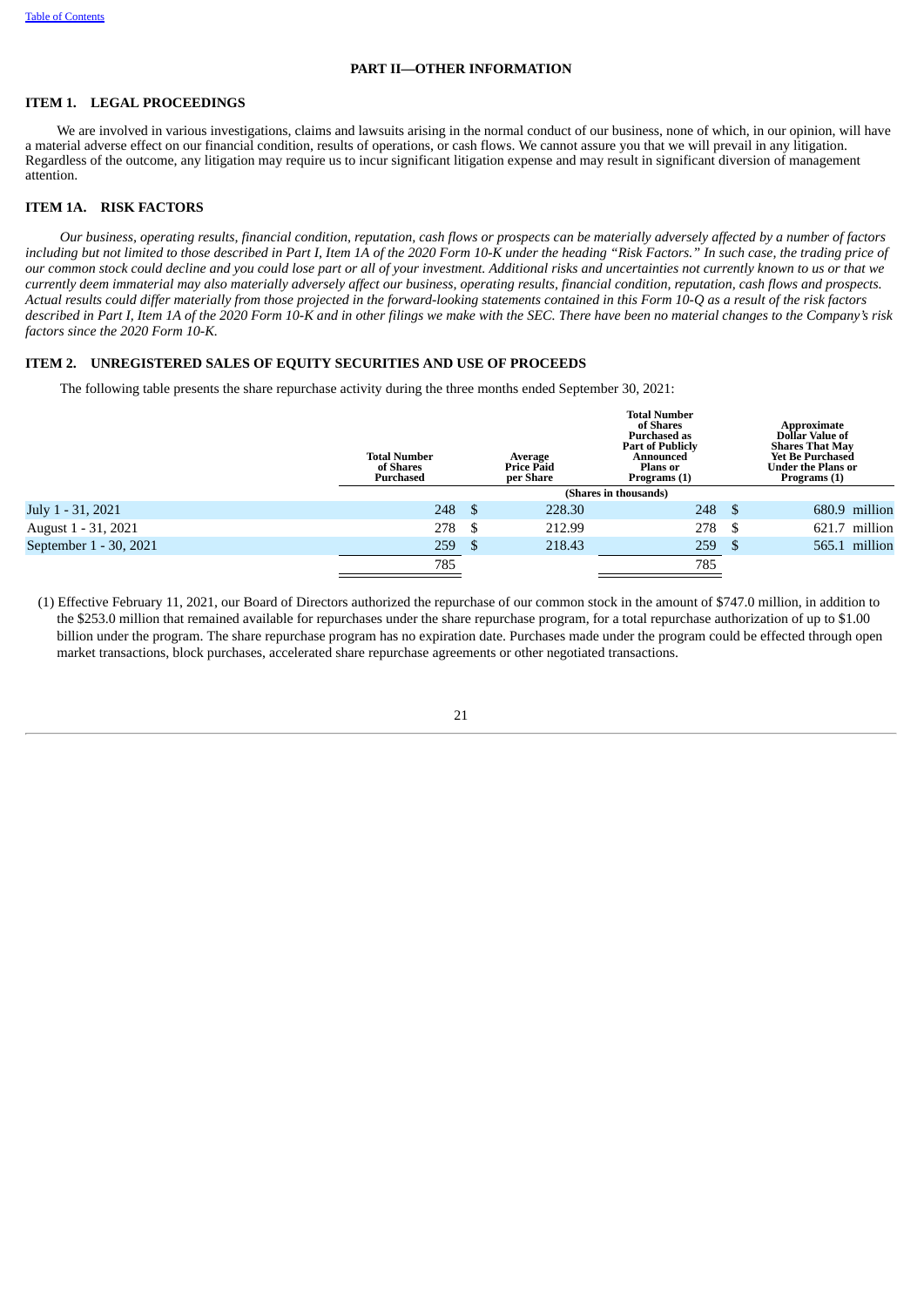## **ITEM 6. EXHIBITS**

As required under Item 6—Exhibits, the exhibits filed as part of this report are provided in this separate section. The exhibits included in this section are as follows:

| <b>Exhibit</b><br>Number | <b>Exhibit Description</b>                                                                                                                                                             |      | <b>Incorporated by Reference</b> |        |                       |
|--------------------------|----------------------------------------------------------------------------------------------------------------------------------------------------------------------------------------|------|----------------------------------|--------|-----------------------|
|                          |                                                                                                                                                                                        | Form | Date                             | Number | <b>Filed Herewith</b> |
| 31.01                    | <b>Certification of Principal Executive Officer pursuant to Exchange Act Rule</b><br>$13a-14(a)$ .                                                                                     |      |                                  |        | X                     |
| 31.02                    | Certification of Principal Financial Officer pursuant to Exchange Act Rule<br>$13a-14(a)$ .                                                                                            |      |                                  |        | X                     |
| 32.01                    | Certification of Principal Executive Officer pursuant to Exchange Act Rule<br>13a-14(b) and Section 1350 of Chapter 63 of Title 18 of the U.S. Code<br>$(18 \text{ U.S.C. } 1350)$ . * |      |                                  |        | X                     |
| 32.02                    | Certification of Principal Financial Officer pursuant to Exchange Act Rule<br>13a-14(b) and Section 1350 of Chapter 63 of Title 18 of the U.S. Code (18)<br>$U.S.C. 1350$ ). $*$       |      |                                  |        | X                     |
| 101                      | Interactive Data File. The instance document does not appear in the<br>Interactive Data File because its XBRL tags are embedded within the Inline<br>XBRL document.                    |      |                                  |        | X                     |
| 104                      | Cover Page Interactive Data File (formatted as Inline XBRL and contained<br>in Exhibit 101).                                                                                           |      |                                  |        | X                     |

<span id="page-21-0"></span>\* As contemplated by SEC Release No. 33-8212, these exhibits are furnished with this Quarterly Report on Form 10-Q and are not deemed filed with the SEC and are not incorporated by reference in any filing of VeriSign, Inc. under the Securities Act of 1933 or the Securities Exchange Act of 1934, whether made before or after the date hereof and irrespective of any general incorporation language in such filings.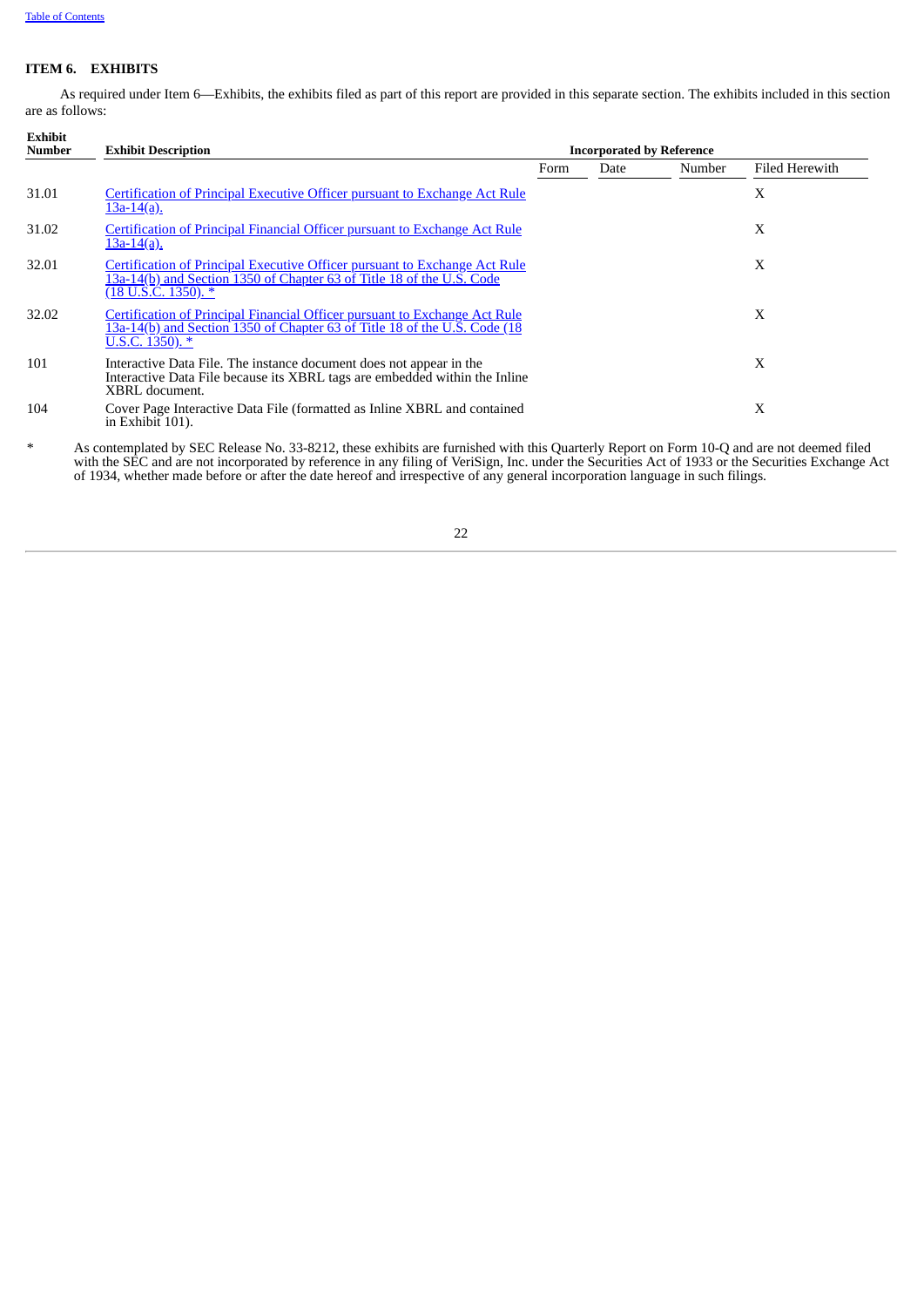## **SIGNATURES**

Pursuant to the requirements of the Securities Exchange Act of 1934, the registrant has duly caused this report to be signed on its behalf by the undersigned thereunto duly authorized.

VERISIGN, INC.

Date: October 28, 2021 By: /S/ D. JAMES BIDZOS **D. James Bidzos** *Chief Executive Officer* Date: October 28, 2021 By: /S/ GEORGE E. KILGUSS, III **George E. Kilguss, III** *Chief Financial Officer*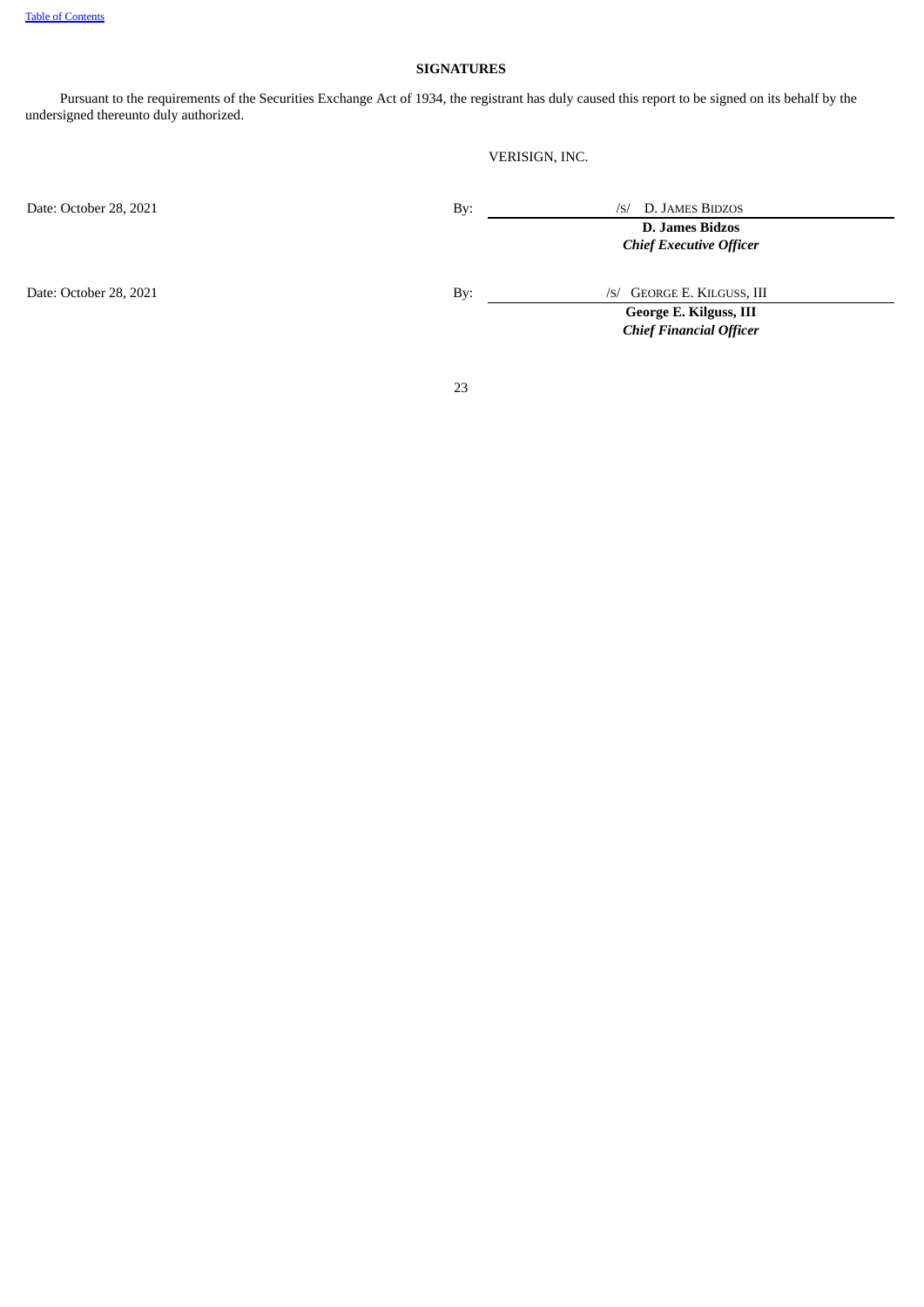## **CERTIFICATION OF PRINCIPAL EXECUTIVE OFFICER PURSUANT TO EXCHANGE ACT RULE 13a-14(a)/15d-14(a) AS ADOPTED PURSUANT TO SECTION 302 OF THE SARBANES-OXLEY ACT OF 2002**

<span id="page-23-0"></span>I, D. James Bidzos, certify that:

1. I have reviewed this quarterly report on Form 10-Q of VeriSign, Inc.;

2. Based on my knowledge, this report does not contain any untrue statement of a material fact or omit to state a material fact necessary to make the statements made, in light of the circumstances under which such statements were made, not misleading with respect to the period covered by this report;

3. Based on my knowledge, the financial statements, and other financial information included in this report, fairly present in all material respects the financial condition, results of operations and cash flows of the registrant as of, and for, the periods presented in this report;

4. The registrant's other certifying officer(s) and I are responsible for establishing and maintaining disclosure controls and procedures (as defined in Exchange Act Rules 13a-15(e) and 15d-15(e)) and internal control over financial reporting (as defined in Exchange Act Rules 13a-15(f) and 15d-15(f)) for the registrant and have:

a) Designed such disclosure controls and procedures, or caused such disclosure controls and procedures to be designed under our supervision, to ensure that material information relating to the registrant, including its consolidated subsidiaries, is made known to us by others within those entities, particularly during the period in which this report is being prepared;

b) Designed such internal control over financial reporting, or caused such internal control over financial reporting to be designed under our supervision, to provide reasonable assurance regarding the reliability of financial reporting and the preparation of financial statements for external purposes in accordance with generally accepted accounting principles;

c) Evaluated the effectiveness of the registrant's disclosure controls and procedures and presented in this report our conclusions about the effectiveness of the disclosure controls and procedures, as of the end of the period covered by this report based on such evaluation; and

d) Disclosed in this report any change in the registrant's internal control over financial reporting that occurred during the registrant's most recent fiscal quarter (the registrant's fourth fiscal quarter in the case of an annual report) that has materially affected, or is reasonably likely to materially affect, the registrant's internal control over financial reporting; and

5. The registrant's other certifying officer(s) and I have disclosed, based on our most recent evaluation of internal control over financial reporting, to the registrant's auditors and the audit committee of the registrant's board of directors (or persons performing the equivalent functions):

a) All significant deficiencies and material weaknesses in the design or operation of internal control over financial reporting which are reasonably likely to adversely affect the registrant's ability to record, process, summarize and report financial information; and

b) Any fraud, whether or not material, that involves management or other employees who have a significant role in the registrant's internal control over financial reporting.

Date: October 28, 2021 By: /S/ D. JAMES BIDZOS

**D. James Bidzos** *Chief Executive Officer*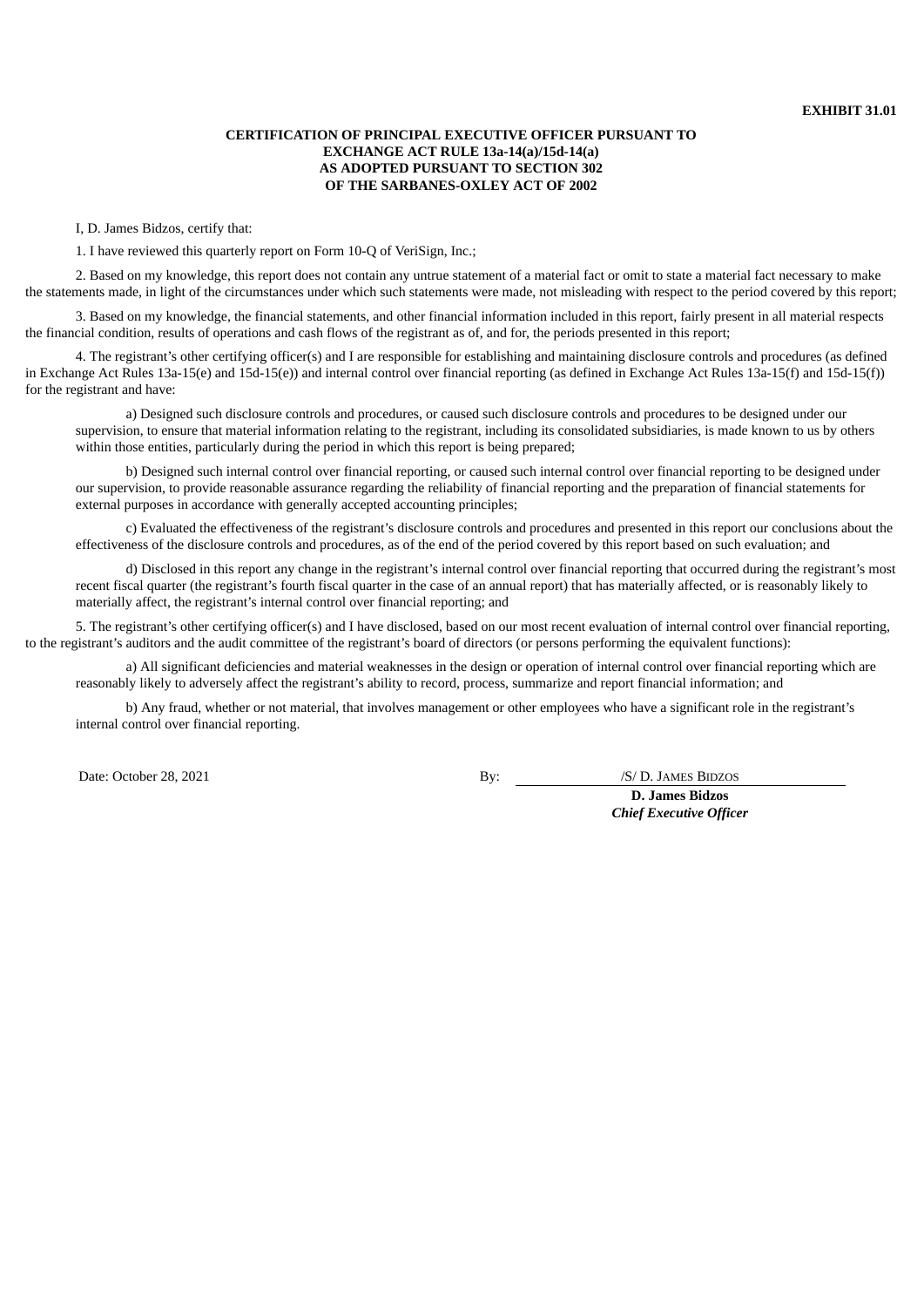## **CERTIFICATION OF PRINCIPAL FINANCIAL OFFICER PURSUANT TO EXCHANGE ACT RULE 13a-14(a)/15d-14(a) AS ADOPTED PURSUANT TO SECTION 302 OF THE SARBANES-OXLEY ACT OF 2002**

<span id="page-24-0"></span>I, George E. Kilguss, III, certify that:

1. I have reviewed this quarterly report on Form 10-Q of VeriSign, Inc.;

2. Based on my knowledge, this report does not contain any untrue statement of a material fact or omit to state a material fact necessary to make the statements made, in light of the circumstances under which such statements were made, not misleading with respect to the period covered by this report;

3. Based on my knowledge, the financial statements, and other financial information included in this report, fairly present in all material respects the financial condition, results of operations and cash flows of the registrant as of, and for, the periods presented in this report;

4. The registrant's other certifying officer(s) and I are responsible for establishing and maintaining disclosure controls and procedures (as defined in Exchange Act Rules 13a-15(e) and 15d-15(e)) and internal control over financial reporting (as defined in Exchange Act Rules 13a-15(f) and 15d-15(f)) for the registrant and have:

a) Designed such disclosure controls and procedures, or caused such disclosure controls and procedures to be designed under our supervision, to ensure that material information relating to the registrant, including its consolidated subsidiaries, is made known to us by others within those entities, particularly during the period in which this report is being prepared;

b) Designed such internal control over financial reporting, or caused such internal control over financial reporting to be designed under our supervision, to provide reasonable assurance regarding the reliability of financial reporting and the preparation of financial statements for external purposes in accordance with generally accepted accounting principles;

c) Evaluated the effectiveness of the registrant's disclosure controls and procedures and presented in this report our conclusions about the effectiveness of the disclosure controls and procedures, as of the end of the period covered by this report based on such evaluation; and

d) Disclosed in this report any change in the registrant's internal control over financial reporting that occurred during the registrant's most recent fiscal quarter (the registrant's fourth fiscal quarter in the case of an annual report) that has materially affected, or is reasonably likely to materially affect, the registrant's internal control over financial reporting; and

5. The registrant's other certifying officer(s) and I have disclosed, based on our most recent evaluation of internal control over financial reporting, to the registrant's auditors and the audit committee of the registrant's board of directors (or persons performing the equivalent functions):

a) All significant deficiencies and material weaknesses in the design or operation of internal control over financial reporting which are reasonably likely to adversely affect the registrant's ability to record, process, summarize and report financial information; and

b) Any fraud, whether or not material, that involves management or other employees who have a significant role in the registrant's internal control over financial reporting.

Date: October 28, 2021 **By:** /S/ GEORGE E. KILGUSS, III

**George E. Kilguss, III** *Chief Financial Officer*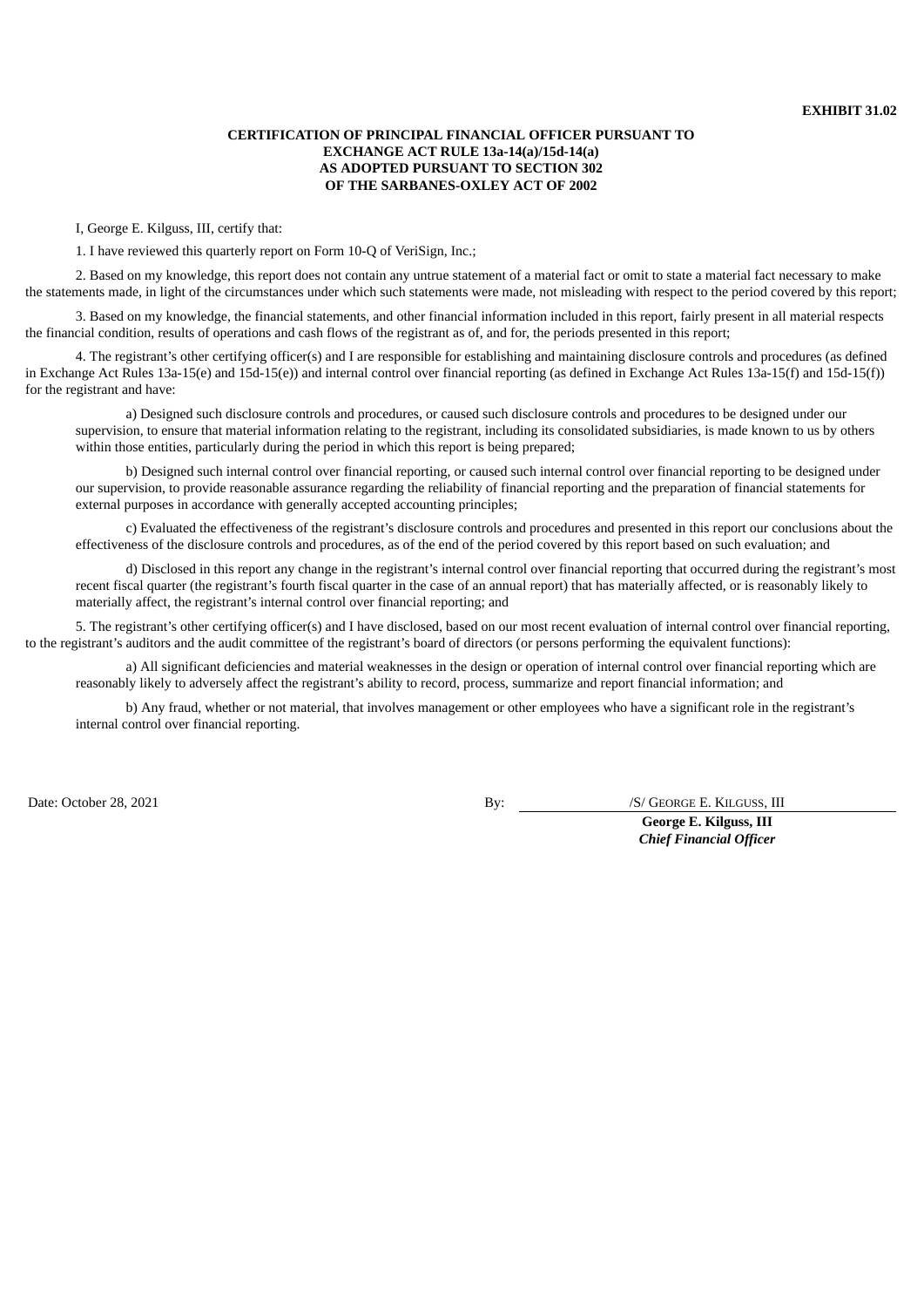## **CERTIFICATION OF PRINCIPAL EXECUTIVE OFFICER PURSUANT TO 18 U.S.C. SECTION 1350 AS ADOPTED PURSUANT TO SECTION 906 OF THE SARBANES-OXLEY ACT OF 2002**

<span id="page-25-0"></span>I, D. James Bidzos, Chief Executive Officer of VeriSign, Inc. (the "Company"), do hereby certify, pursuant to 18 U.S.C. Section 1350, as adopted pursuant to Section 906 of the Sarbanes-Oxley Act of 2002, that, to my knowledge:

1. the Quarterly Report on Form 10-Q of the Company for the fiscal quarter ended September 30, 2021, as filed with the Securities and Exchange Commission (the "Report"), fully complies with the requirements of Section 13(a) or 15(d) of the Securities Exchange Act of 1934; and

2. the information contained in the Report fairly presents, in all material respects, the financial condition and results of operations of the Company.

Date: October 28, 2021 /S/ D. JAMES BIDZOS

**D. James Bidzos** *Chief Executive Officer*